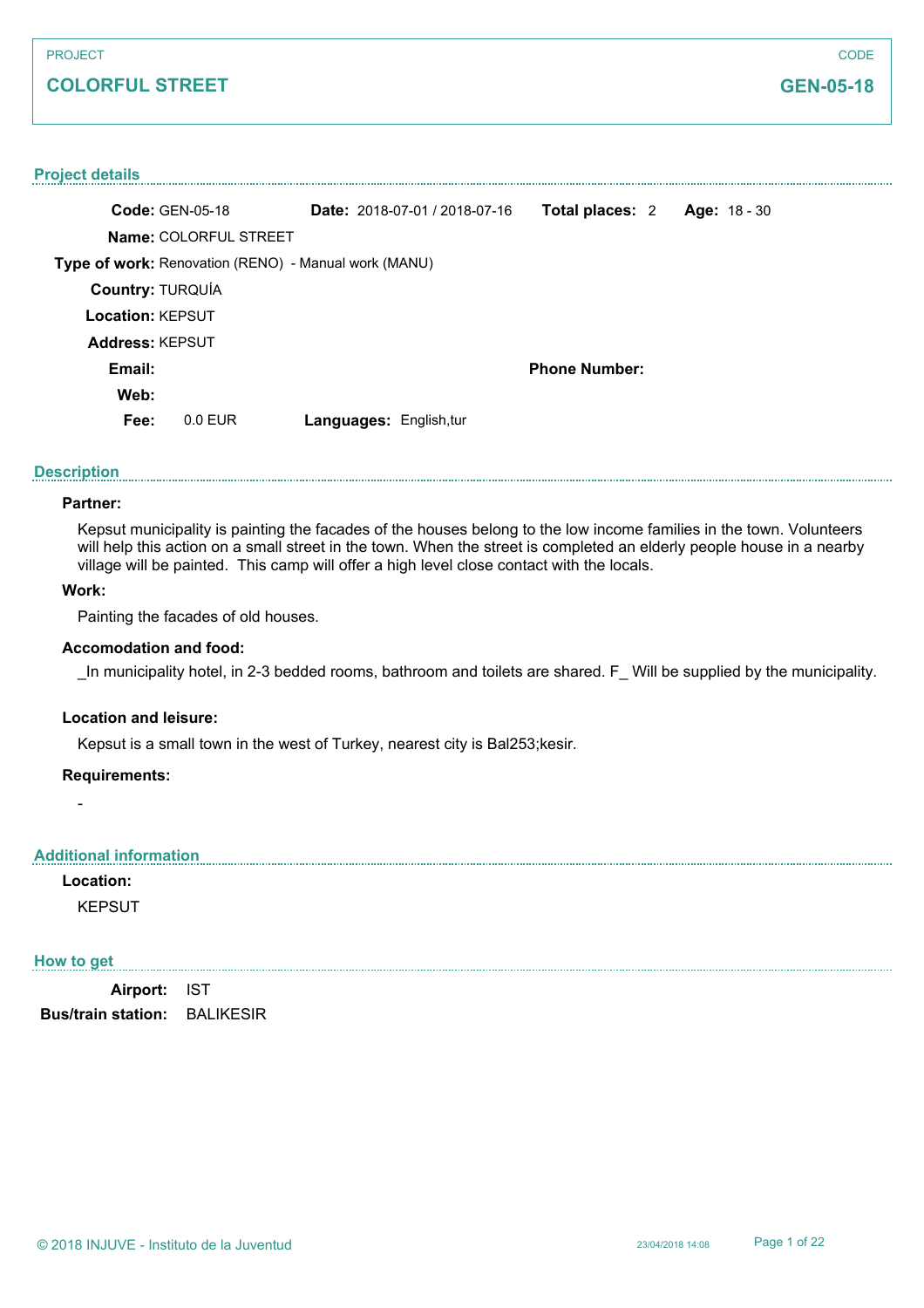# **ME AND MY FRIENDS-3**

| <b>Project details</b>   |                                  |                                                                              |                        |              |  |
|--------------------------|----------------------------------|------------------------------------------------------------------------------|------------------------|--------------|--|
| <b>Code: GEN-06-18</b>   |                                  | <b>Date:</b> 2018-07-01 / 2018-07-14                                         | <b>Total places: 1</b> | Age: 18 - 30 |  |
|                          | <b>Name: ME AND MY FRIENDS-3</b> |                                                                              |                        |              |  |
|                          |                                  | Type of work: Renovation (RENO) - Environmental (ENVI) - Construction (CONS) |                        |              |  |
| <b>Country: TURQUÍA</b>  |                                  |                                                                              |                        |              |  |
| <b>Location: SIRINCE</b> |                                  |                                                                              |                        |              |  |
| <b>Address: SIRINCE</b>  |                                  |                                                                              |                        |              |  |
| Email:                   |                                  |                                                                              | <b>Phone Number:</b>   |              |  |
| Web:                     |                                  |                                                                              |                        |              |  |
| Fee:                     | $0.0$ EUR                        | <b>Languages: English, tur</b>                                               |                        |              |  |

#### **Description**

#### **Partner:**

If you wish to join in a work camp with your close friends, class mates or volunteers of your previous work camps, just alert them. Also if you are an individual or a couple, but prefer to be in a smaller group, you are welcome too. GENTUR can host up to 5 individuals or 3-5 people from the same country for the same period. The host, Math Village needs small group of volunteers for different daily tasks during the summer while there are math courses for Turkish pupils and students. This camp will give you a chance to meet a lot of Turkish young people who will be participating in mathematic courses in the center between 1st of June and 15th of September.

#### **Work:**

Construction, reconstruction, renovation, landscaping, gardening, class cleaning and kitchen works at a non-formal education center.

## **Accomodation and food:**

A: Under the supplied tents. Sleeping bag and mat are necessary. If you prefer privacy you can bring your own tent. F: Food is provided at the venue. Volunteers help the staff for preparing, cooking the meals, setting up the tables and serving the food to the students during the courses and washing the dishes.

#### **Location and leisure:**

Sirince is a small village in the west of Turkey. Please be aware that the center is a bit isolated. No night life, TV or disco is available at the center, but there is internet connection. The next village Sirince, which is only 15 minutes by foot, is very attractive and famous for its homemade wines and traditional architecture. The nearest town Selcuk, which is the home of world famous Ephessus open-air museum. http://www.youtube.com/watch?v=4mUqq1yBFTo. The nearest city Izmir, is one hour away by coach. Work camp site is safe and secure.

#### **Requirements:**

#### **Additional information**

# **Location:**

-

**SIRINCE** 

#### **How to get**

**Airport:** ADB **Bus/train station:** SELCUK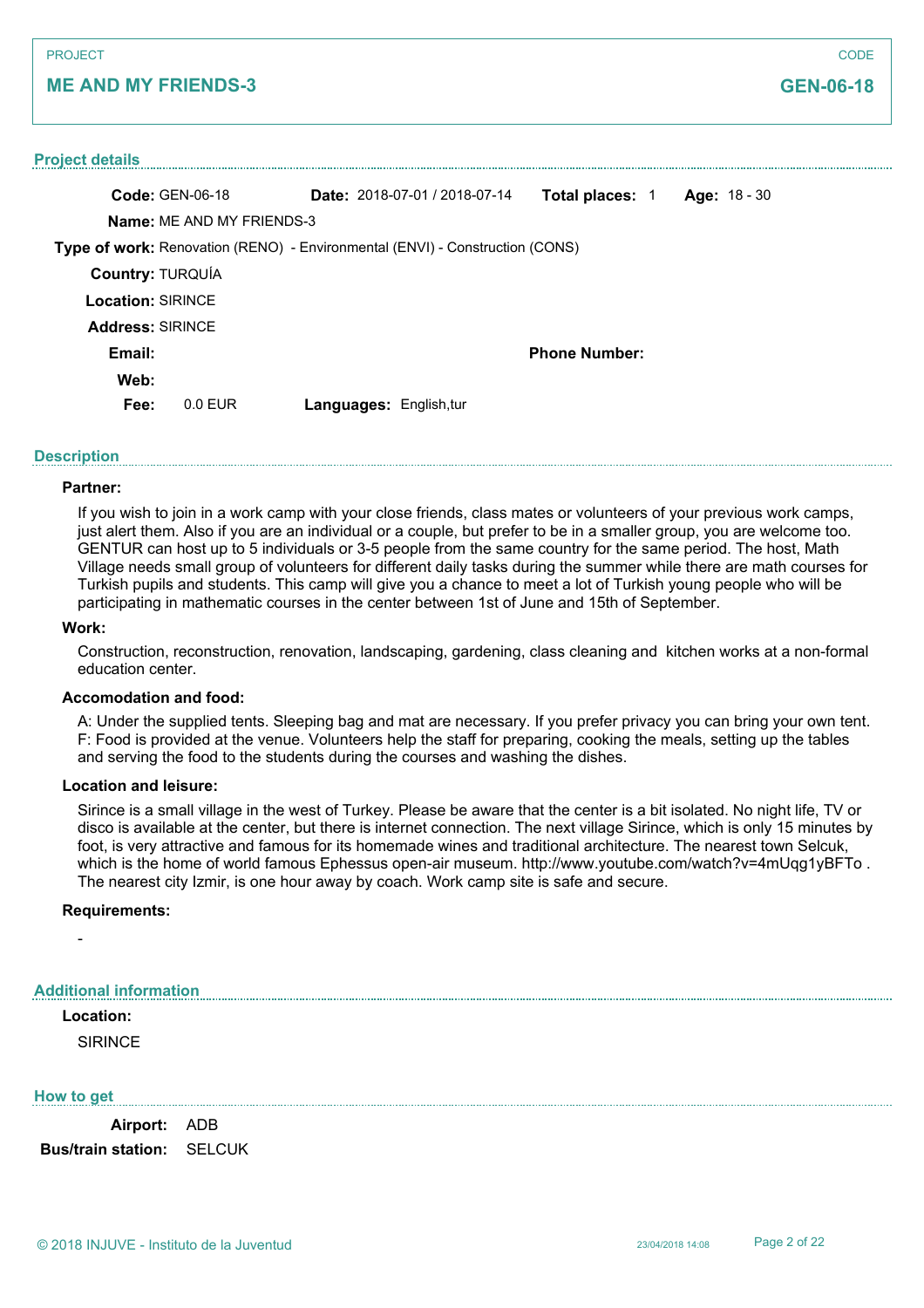# **TR-RO KIDS**

#### **Project details**

|                         | <b>Code: GEN-08-18</b>                                      | <b>Date:</b> $2018-07-05/2018-07-15$ | <b>Total places: 1</b> |  | Age: $18 - 28$ |
|-------------------------|-------------------------------------------------------------|--------------------------------------|------------------------|--|----------------|
|                         | <b>Name: TR-RO KIDS</b>                                     |                                      |                        |  |                |
|                         | Type of work: Social project (SOCI) - Work with kids (KIDS) |                                      |                        |  |                |
| <b>Country: TURQUÍA</b> |                                                             |                                      |                        |  |                |
| <b>Location: SAMSUN</b> |                                                             |                                      |                        |  |                |
| <b>Address: SAMSUN</b>  |                                                             |                                      |                        |  |                |
| Email:                  |                                                             |                                      | <b>Phone Number:</b>   |  |                |
| Web:                    |                                                             |                                      |                        |  |                |
| Fee:                    | 0.0 FUR                                                     | <b>Languages: English, tur</b>       |                        |  |                |

#### **Description**

#### **Partner:**

A Turkish-Romanian School Exchange will take place in Samsun city by the Black Sea coast. 40 kids of 10-14 age group from both sides will meet in a holiday center and volunteers will organize social activities and practice English with them. There is no need to be a native speaker.

#### **Work:**

Practicing basic English with primary school kids, playing in and outdoor games with them, organizing activities and assisting teachers.

#### **Accomodation and food:**

A: In a holiday center, sleeping bag and mat are not necessary. F: Will be supplied at the site.

#### **Location and leisure:**

Samsun is a big city in the north of Turkey in Black Sea region. Work camp site is safe and secure.

#### **Requirements:**

A motivation letter with a Skype ID for the interview should be sent along with the application form. No alcohol is permitted during the camp at the campsite and the accommodation venue. Smoking is not allowed while volunteers are with the kids.

#### **Additional information**

#### **Location:**

**SAMSUN** 

#### **How to get**

**Airport:** SSX **Bus/train station:** SAMSUN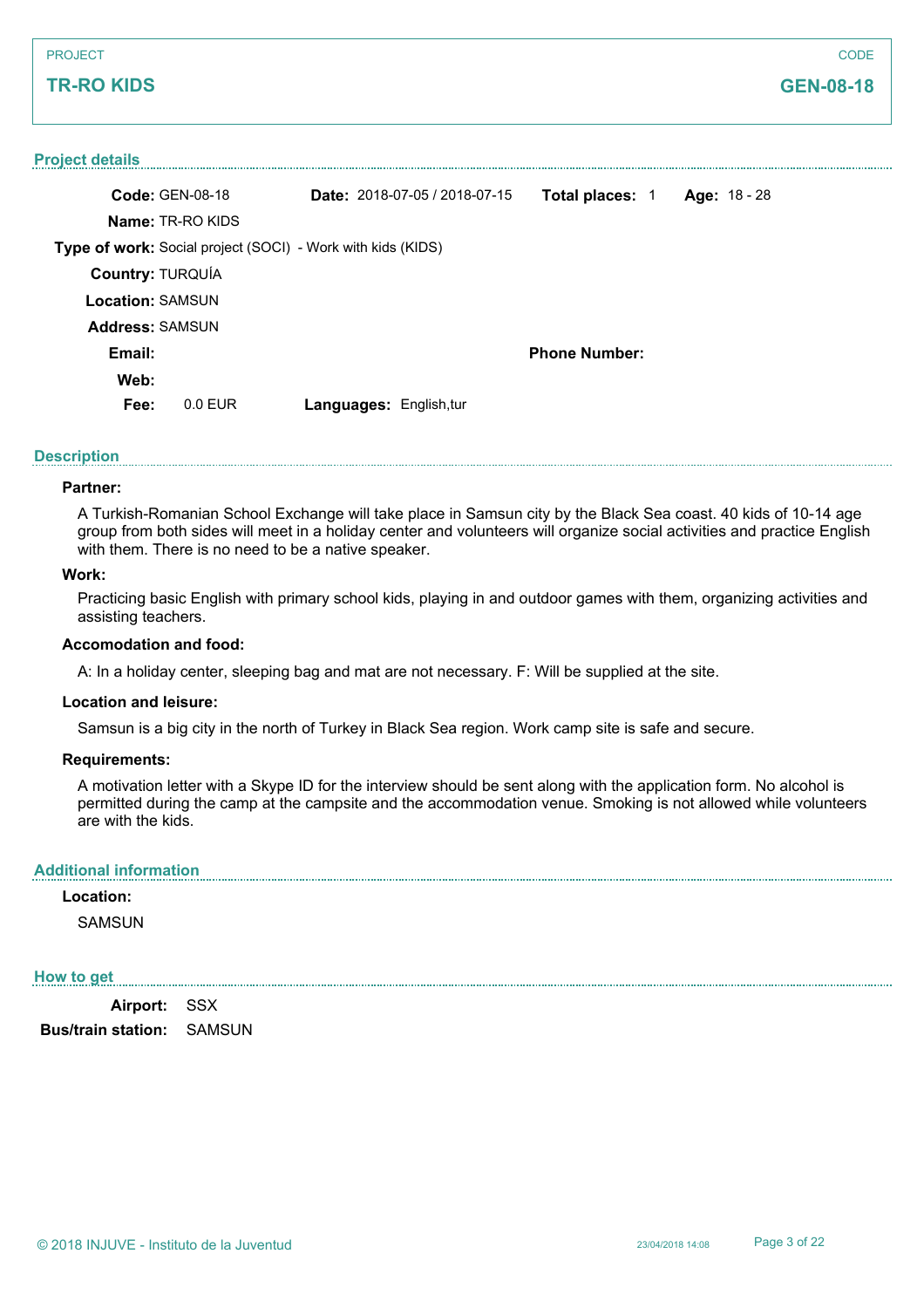# **ME AND MY FRIENDS-4**

# **Project details Code:** GEN-09-18 **Name:** ME AND MY FRIENDS-4 **Type of work:** Renovation (RENO) - Environmental (ENVI) - Construction (CONS) **Date:** 2018-07-15 / 2018-07-28 **Total places:** 1 **Age:** 18 - 30 **Country:** TURQUÍA **Location:** SIRINCE **Email: Web: Phone Number: Fee:** 0.0 EUR **Languages:** English,tur **Address:** SIRINCE

# **Description**

#### **Partner:**

If you wish to join in a work camp with your close friends, class mates or volunteers of your previous work camps, just alert them. Also if you are an individual or a couple, but prefer to be in a smaller group, you are welcome too. GENTUR can host up to 5 individuals or 3-5 people from the same country for the same period. The host, Math Village needs small group of volunteers for different daily tasks during the summer while there are math courses for Turkish pupils and students. This camp will give you a chance to meet a lot of Turkish young people who will be participating in mathematic courses in the center between 1st of June and 15th of September.

#### **Work:**

Construction, reconstruction, renovation, landscaping, gardening, class cleaning and kitchen works at a non-formal education center.

## **Accomodation and food:**

A: Under the supplied tents. Sleeping bag and mat are necessary. If you prefer privacy you can bring your own tent. F: Food is provided at the venue. Volunteers help the staff for preparing, cooking the meals, setting up the tables and serving the food to the students during the courses and washing the dishes.

#### **Location and leisure:**

Sirince is a small village in the west of Turkey. Please be aware that the center is a bit isolated. No night life, TV or disco is available at the center, but there is internet connection. The next village Sirince, which is only 15 minutes by foot, is very attractive and famous for its homemade wines and traditional architecture. The nearest town Selcuk, which is the home of world famous Ephessus open-air museum. http://www.youtube.com/watch?v=4mUqq1yBFTo. The nearest city Izmir, is one hour away by coach. Work camp site is safe and secure.

#### **Requirements:**

#### **Additional information**

## **Location:**

-

**SIRINCE** 

#### **How to get**

**Airport:** ADB **Bus/train station:** SELCUK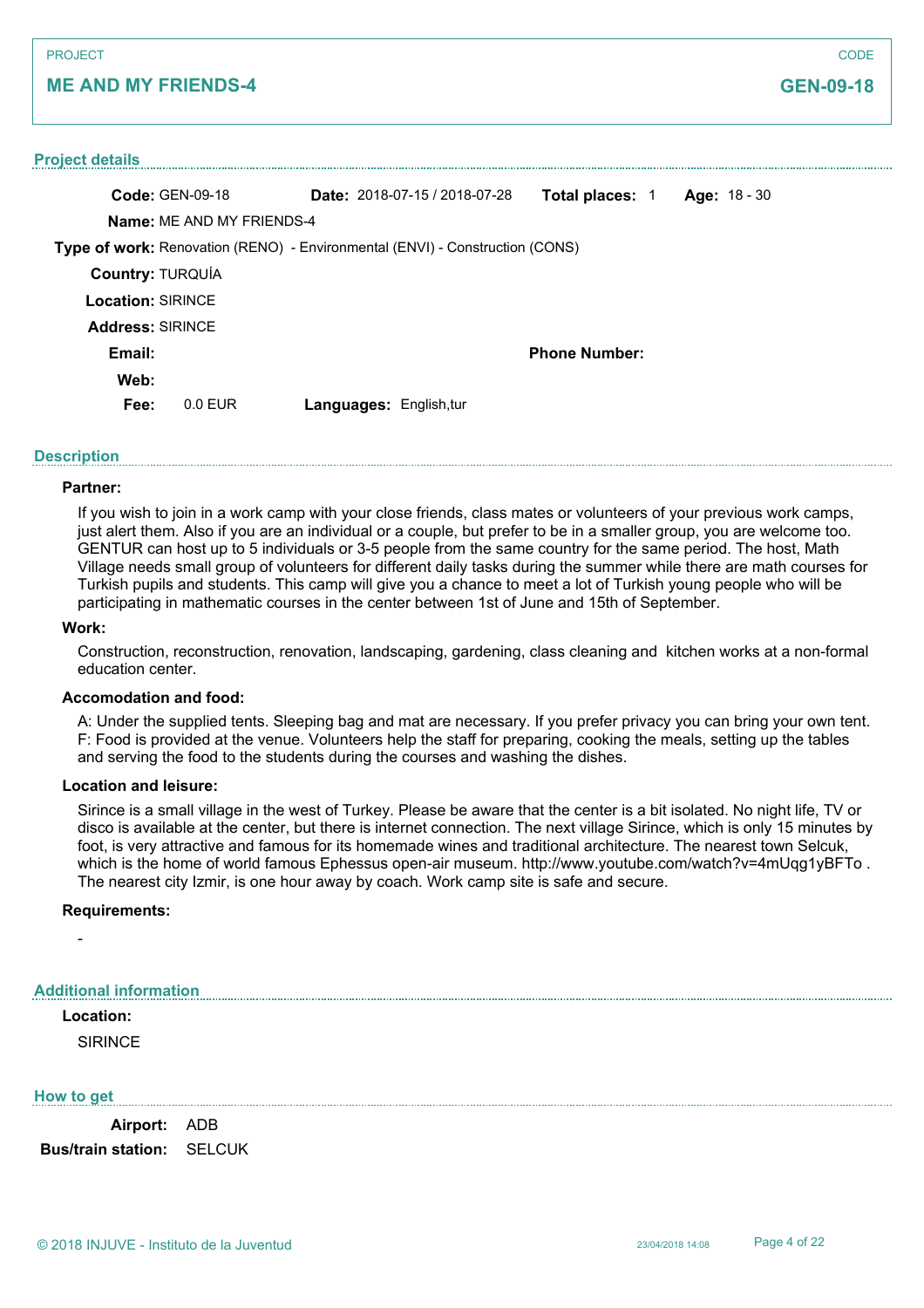# **BUTTONED HOUSES**

#### **Project details**

|                         | <b>Code: GEN-12-18</b>                                 | Date: 2018-07-22 / 2018-08-05  | <b>Total places: 3</b> |  | Age: $18 - 30$ |
|-------------------------|--------------------------------------------------------|--------------------------------|------------------------|--|----------------|
|                         | <b>Name: BUTTONED HOUSES</b>                           |                                |                        |  |                |
|                         | Type of work: Renovation (RENO) - Environmental (ENVI) |                                |                        |  |                |
| Country: TURQUÍA        |                                                        |                                |                        |  |                |
| <b>Location: AKSEKI</b> |                                                        |                                |                        |  |                |
| <b>Address: AKSEKI</b>  |                                                        |                                |                        |  |                |
| Email:                  |                                                        |                                | <b>Phone Number:</b>   |  |                |
| Web:                    |                                                        |                                |                        |  |                |
| Fee:                    | $0.0$ FUR                                              | <b>Languages: English, tur</b> |                        |  |                |
|                         |                                                        |                                |                        |  |                |

#### **Description**

#### **Partner:**

A unique construction technic of the area makes Akseki worls famous. Long timbers among dry stones make the houses stronger. Villages around Akseki town are full of such houses.An old caravan road ties up the villages. Joining in this camp will make you feel living in the old times.As the altitude of the location is quite high you will also watch a clear sky almost every night.

#### **Work:**

Volunteers will clear the scrub and bushes on paths. Waymarking, route-clearing, garbage-collection along the walking route.

#### **Accomodation and food:**

A: In a school dormitory in the town. F: Will be supplied at the site.

#### **Location and leisure:**

Akseki is a small and historical town on the Southwest of Turkey. The camp site is safe and secure.

#### **Requirements:**

#### **Additional information**

**Location:**

-

AKSEKI

#### **How to get**

**Airport:** IST **Bus/train station:** AKSEKI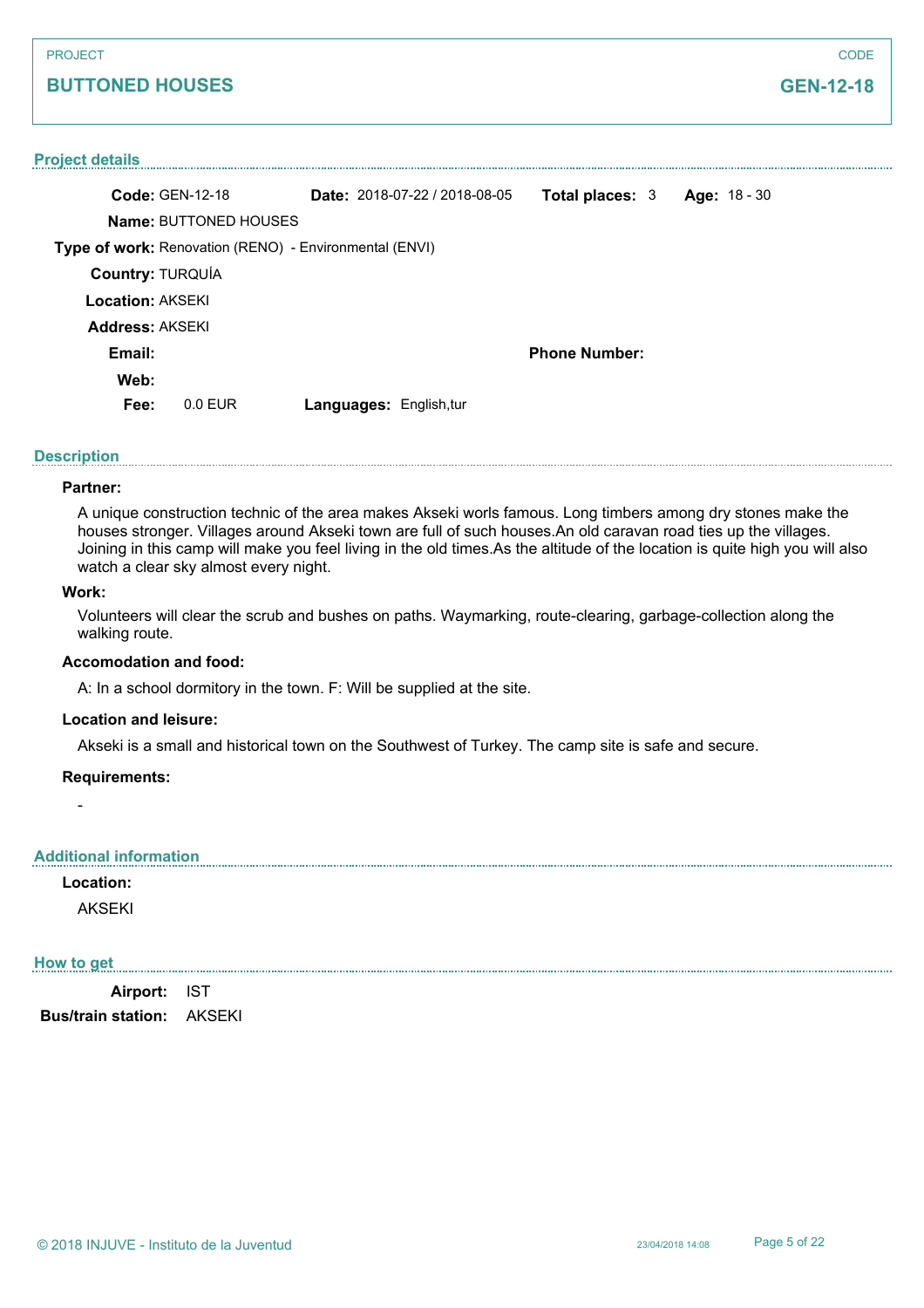# **ME AND MY FRIENDS-5**

# **Project details Code:** GEN-13-18 **Name:** ME AND MY FRIENDS-5 **Type of work:** Renovation (RENO) - Environmental (ENVI) - Construction (CONS) **Date:** 2018-07-29 / 2018-08-11 **Total places:** 1 **Age:** 18 - 30 **Country:** TURQUÍA **Location:** SIRINCE **Email: Web: Phone Number: Fee:** 0.0 EUR **Languages:** English,tur **Address:** SIRINCE

# **Description**

#### **Partner:**

If you wish to join in a work camp with your close friends, class mates or volunteers of your previous work camps, just alert them. Also if you are an individual or a couple, but prefer to be in a smaller group, you are welcome too. GENTUR can host up to 5 individuals or 3-5 people from the same country for the same period. The host, Math Village needs small group of volunteers for different daily tasks during the summer while there are math courses for Turkish pupils and students. This camp will give you a chance to meet a lot of Turkish young people who will be participating in mathematic courses in the center between 1st of June and 15th of September.

#### **Work:**

Construction, reconstruction, renovation, landscaping, gardening, class cleaning and kitchen works at a non-formal education center.

## **Accomodation and food:**

A: Under the supplied tents. Sleeping bag and mat are necessary. If you prefer privacy you can bring your own tent. F: Food is provided at the venue. Volunteers help the staff for preparing, cooking the meals, setting up the tables and serving the food to the students during the courses and washing the dishes.

#### **Location and leisure:**

Sirince is a small village in the west of Turkey. Please be aware that the center is a bit isolated. No night life, TV or disco is available at the center, but there is internet connection. The next village Sirince, which is only 15 minutes by foot, is very attractive and famous for its homemade wines and traditional architecture. The nearest town Selcuk, which is the home of world famous Ephessus open-air museum. http://www.youtube.com/watch?v=4mUqq1yBFTo. The nearest city Izmir, is one hour away by coach. Work camp site is safe and secure.

#### **Requirements:**

#### **Additional information**

## **Location:**

-

**SIRINCE** 

#### **How to get**

**Airport:** ADB **Bus/train station:** SELCUK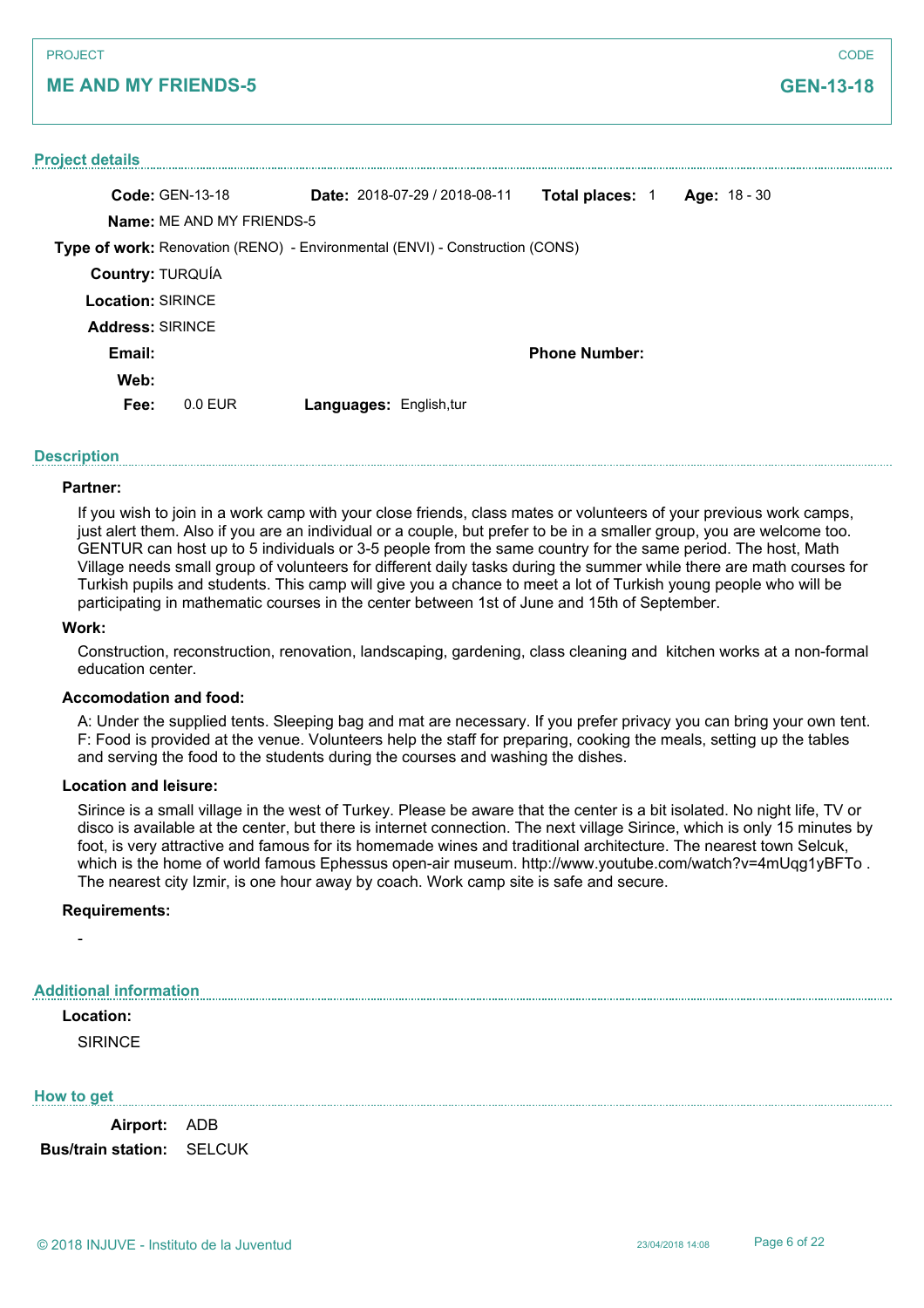# **GEN-15-18**

#### **Project details**

| <b>Code: GEN-15-18</b>   |                                                                                    |  | <b>Date: 2018-08-01 / 2018-08-16</b> | <b>Total places: 3</b> |  | Age: 18 - 30 |  |
|--------------------------|------------------------------------------------------------------------------------|--|--------------------------------------|------------------------|--|--------------|--|
| Name: ZOO                |                                                                                    |  |                                      |                        |  |              |  |
|                          | Type of work: Environmental (ENVI) - Manual work (MANU) - Work with animals (ANIM) |  |                                      |                        |  |              |  |
| Country: TURQUÍA         |                                                                                    |  |                                      |                        |  |              |  |
| <b>Location: EGIRDIR</b> |                                                                                    |  |                                      |                        |  |              |  |
| <b>Address: EGIRDIR</b>  |                                                                                    |  |                                      |                        |  |              |  |
| Email:                   |                                                                                    |  |                                      | <b>Phone Number:</b>   |  |              |  |
| Web:                     |                                                                                    |  |                                      |                        |  |              |  |
| Fee:                     | $0.0$ EUR                                                                          |  | <b>Languages: English, tur</b>       |                        |  |              |  |
|                          |                                                                                    |  |                                      |                        |  |              |  |

#### **Description**

#### **Partner:**

Egirdir municipality which is a Citta Slow , hosted many GENCTUR camps in the past, will host a new group this year. The local and small zoo of the town needs some voluntary contrivution for landscaping, clearing, cleaning works.

# **Work:**

Different manual work like renovation, painting, waste collecting,.

#### **Accomodation and food:**

In a dormitory. Sleeping bag and mat are not necessary  $F$  Will be supplied at the site

# **Location and leisure:**

E240;irdir is a lovely town by a lake in southwest of Turkey.

# **Requirements:**

None

#### **Additional information**

#### **Location:**

EGIRDIR

# **How to get**

**Airport:** IST **Bus/train station:** EGIRDIR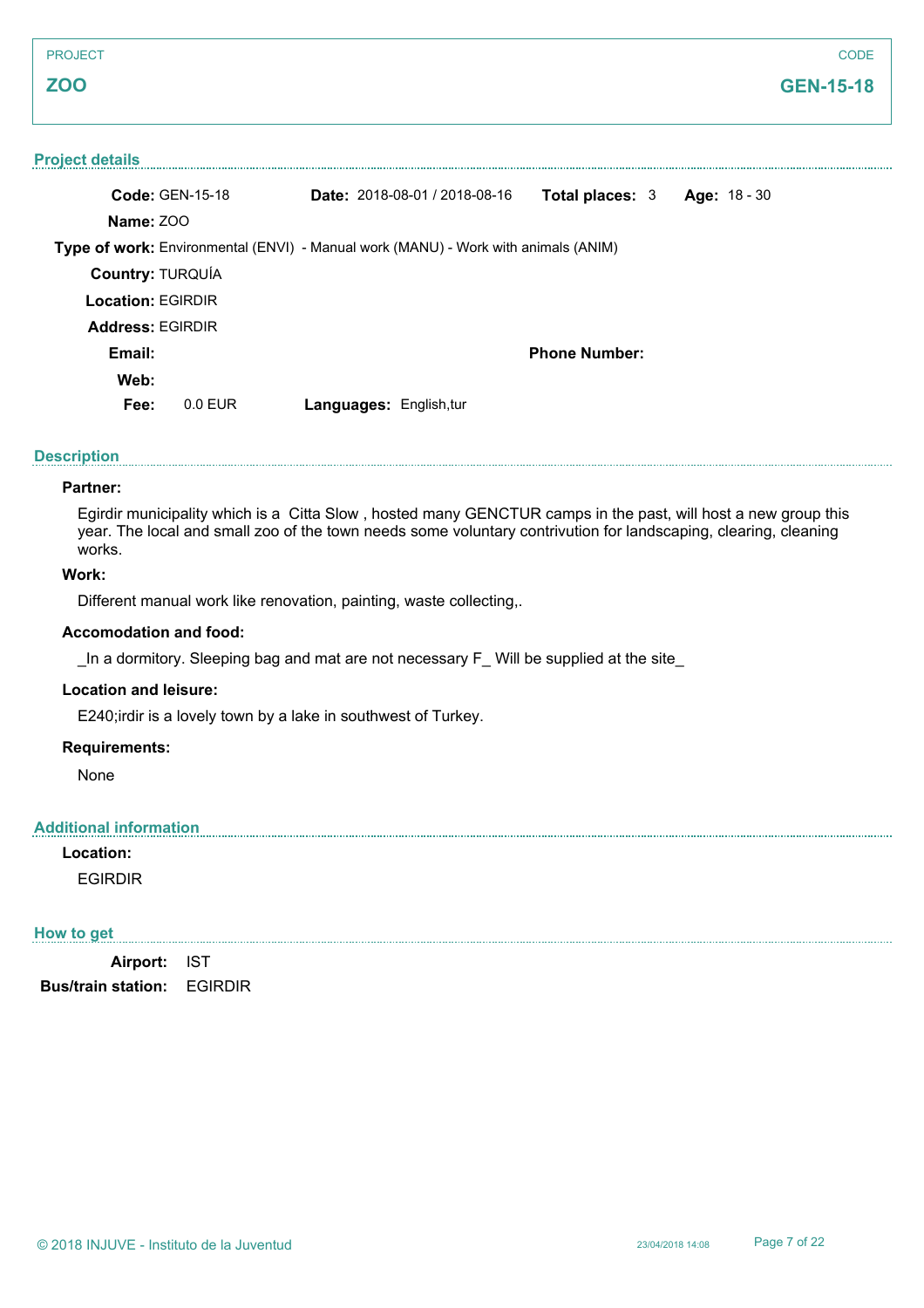| <b>PROJECT</b>                     |                                      |                        |                     | CODE |
|------------------------------------|--------------------------------------|------------------------|---------------------|------|
| <b>SALDA LAKE</b>                  |                                      |                        | <b>GEN-18-18</b>    |      |
|                                    |                                      |                        |                     |      |
| <b>Project details</b>             |                                      |                        |                     |      |
| <b>Code: GEN-18-18</b>             | <b>Date: 2018-08-05 / 2018-08-19</b> | <b>Total places: 3</b> | <b>Age: 18 - 30</b> |      |
| <b>Name: SALDA LAKE</b>            |                                      |                        |                     |      |
| Type of work: Environmental (ENVI) |                                      |                        |                     |      |

**Description**

#### **Partner:**

Yesilova Municipality is keen of hosting volunteers by the lake of the town. The lake has white sandy shores which needs to be cleaned. There will be a chance to watch the falling stars in the clear sky of the town.

**Phone Number:**

# **Work:**

Shore cleaning, weeding and planting, renovation work in picnic areas.

**Fee:** 0.0 EUR **Languages:** English,tur

#### **Accomodation and food:**

**Country:** TURQUÍA **Location:** YESILOVA

**Address:** YESILOVA

**Email: Web:**

\_Under the supplied tents for 2-3 persons. If you want privacy, you shoukld bring your own tent. Sleeping bad and mat are necessary. Toilets are on the next building, showers are outside

#### **Location and leisure:**

Yesilova is a small town in southwest of Turkey, by a lake.

#### **Requirements:**

None

#### **Additional information**

**Location:** YESILOVA

#### **How to get**

**Airport:** IST **Bus/train station:** YESILOVA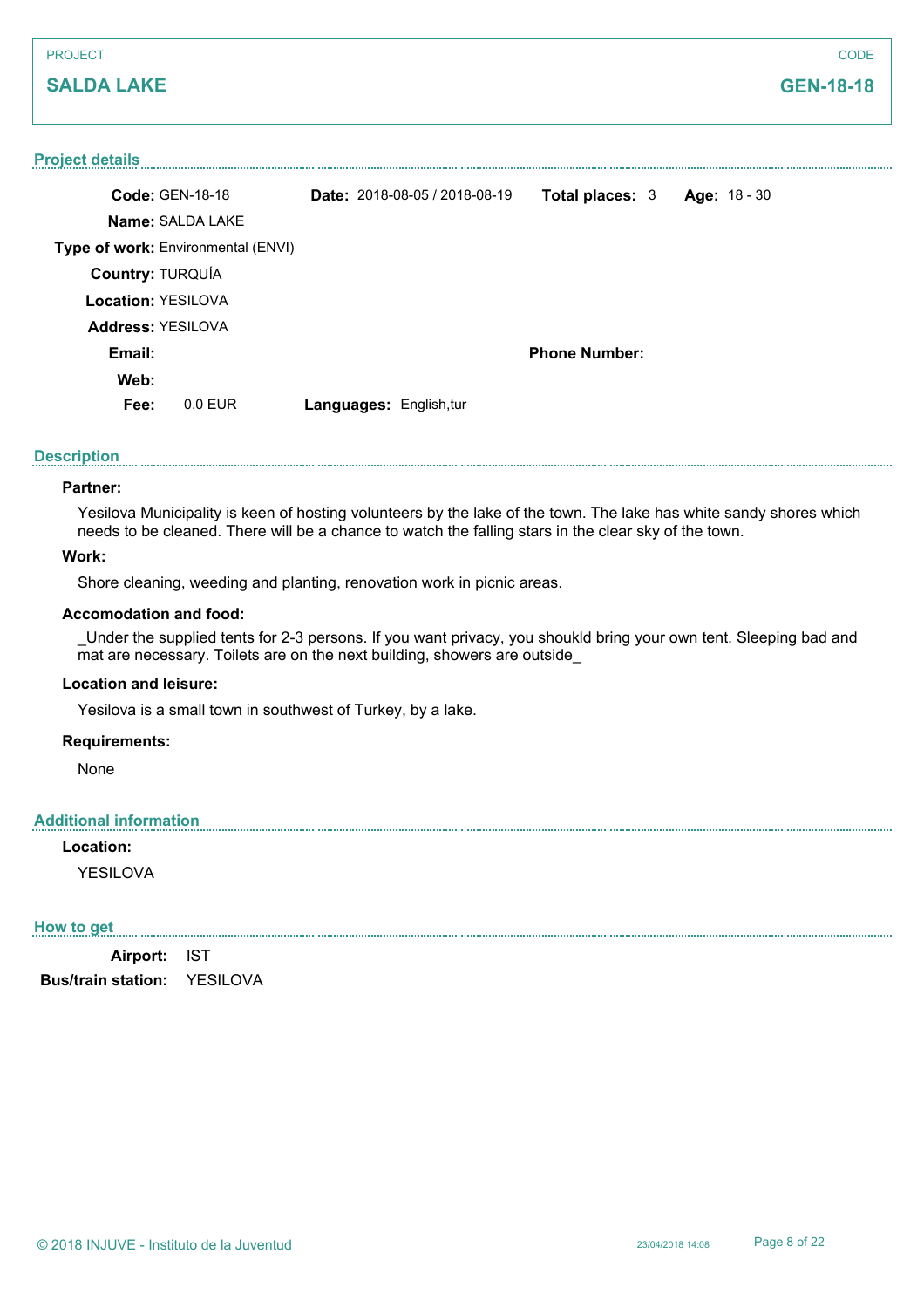# **ME AND MY FRIENDS-6**

# **Project details Code:** GEN-19-18 **Name:** ME AND MY FRIENDS-6 **Type of work:** Renovation (RENO) - Environmental (ENVI) - Construction (CONS) **Date:** 2018-08-12 / 2018-08-25 **Total places:** 2 **Age:** 18 - 30 **Country:** TURQUÍA **Location:** SIRINCE **Email: Web: Phone Number: Fee:** 0.0 EUR **Languages:** English,tur **Address:** SIRINCE

# **Description**

#### **Partner:**

If you wish to join in a work camp with your close friends, class mates or volunteers of your previous work camps, just alert them. Also if you are an individual or a couple, but prefer to be in a smaller group, you are welcome too. GENTUR can host up to 5 individuals or 3-5 people from the same country for the same period. The host, Math Village needs small group of volunteers for different daily tasks during the summer while there are math courses for Turkish pupils and students. This camp will give you a chance to meet a lot of Turkish young people who will be participating in mathematic courses in the center between 1st of June and 15th of September.

#### **Work:**

Construction, reconstruction, renovation, landscaping, gardening, class cleaning and kitchen works at a non-formal education center.

## **Accomodation and food:**

A: Under the supplied tents. Sleeping bag and mat are necessary. If you prefer privacy you can bring your own tent. F: Food is provided at the venue. Volunteers help the staff for preparing, cooking the meals, setting up the tables and serving the food to the students during the courses and washing the dishes.

#### **Location and leisure:**

Sirince is a small village in the west of Turkey. Please be aware that the center is a bit isolated. No night life, TV or disco is available at the center, but there is internet connection. The next village Sirince, which is only 15 minutes by foot, is very attractive and famous for its homemade wines and traditional architecture. The nearest town Selcuk, which is the home of world famous Ephessus open-air museum. http://www.youtube.com/watch?v=4mUqq1yBFTo. The nearest city Izmir, is one hour away by coach. Work camp site is safe and secure.

#### **Requirements:**

#### **Additional information**

# **Location:**

-

**SIRINCE** 

#### **How to get**

**Airport:** ADB **Bus/train station:** SELCUK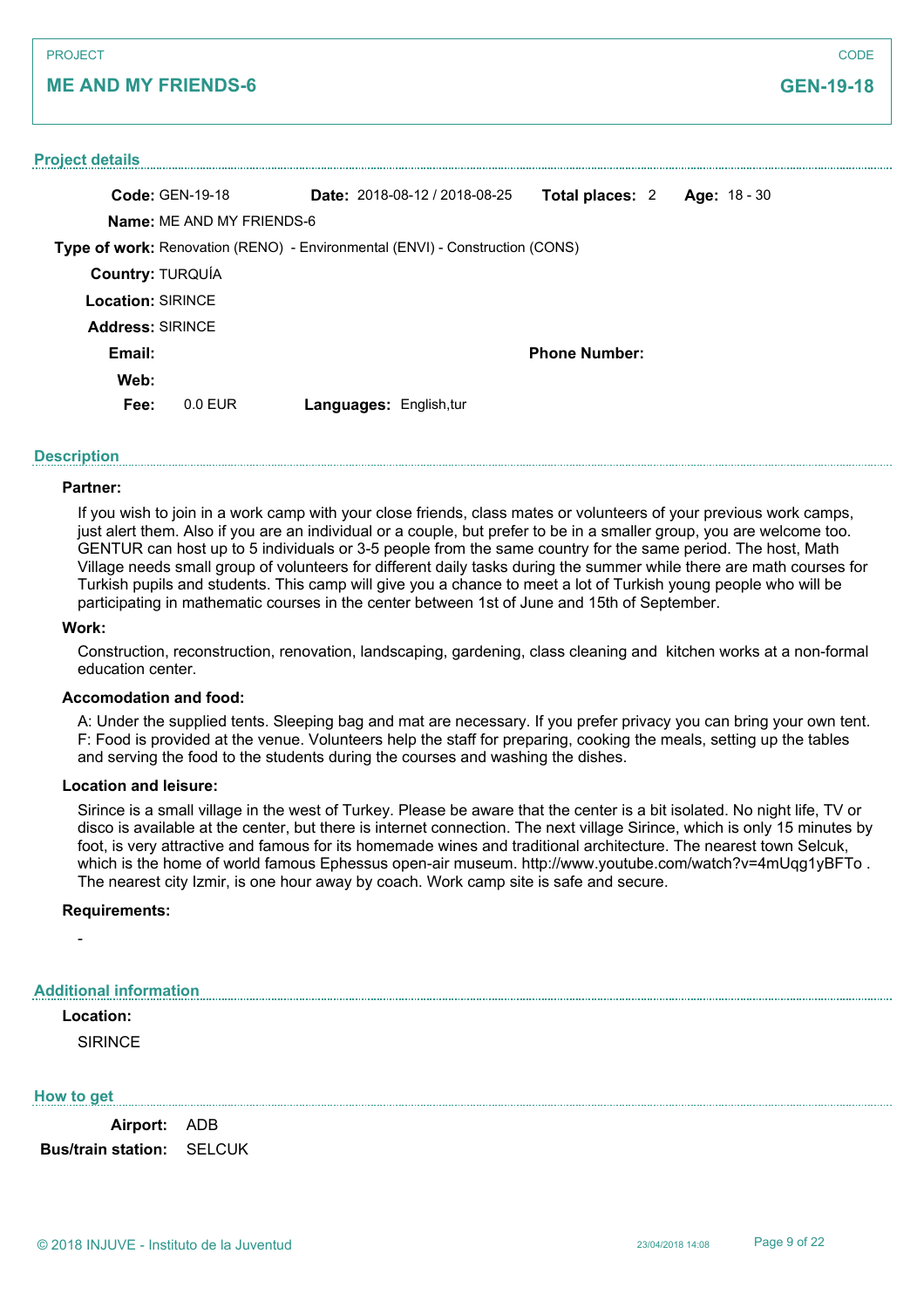#### **Project details**

|                           | Code: GEN-MTV1-18           |                                | <b>Date:</b> $2018-08-01/2018-08-15$                                             | <b>Total places: 3</b> | Age: $18 - 30$ |
|---------------------------|-----------------------------|--------------------------------|----------------------------------------------------------------------------------|------------------------|----------------|
|                           | <b>Name: DREAMS ACADEMY</b> |                                |                                                                                  |                        |                |
|                           |                             |                                | Type of work: Manual work (MANU) - Agriculture (AGRI) - Work with animals (ANIM) |                        |                |
| <b>Country: TURQUÍA</b>   |                             |                                |                                                                                  |                        |                |
| <b>Location: CUKURBAG</b> |                             |                                |                                                                                  |                        |                |
| <b>Address: CUKURBAG</b>  |                             |                                |                                                                                  |                        |                |
| Email:                    |                             |                                |                                                                                  | <b>Phone Number:</b>   |                |
| Web:                      |                             |                                |                                                                                  |                        |                |
| Fee:                      | $0.0$ FUR                   | <b>Languages: English, tur</b> |                                                                                  |                        |                |

#### **Description**

#### **Partner:**

Alternative Life Association (www.ayder.org.tr ) which aims and works for the social integration of people with disabilities built a multi purpose venue in 2014, in a village near by Kas i Antalya in the south-west of Turkey. In this venue people with disabilities who has been excluded from mainstream educational opportunities will have the chance to have education in various fields. Volunteers who are willing to work with and for disabled people are welcome. Please be aware that the center is open all year but disabled people mainly will be there between 15 May i 30 October. Thus you should consider their absence if you are willing to come out of these dates and sometimes even within these days. When there is no disabled groups in the center wolunteers should agree to do other tasks mentioned below. Also you might be the only foreign volunteer during your period of stay. We can not guarantee a group of international volunteers all the time.

#### **Work:**

Although we do not request a nonstop working effort, volunteers are supposed to dedicate their time end energy when needed. Your help may be requested all day long, of course with breaks.You can help for the over all running of the site in different field works. Volunteers who can undertake more than just one task will be preferred. The work fields are as follows. 1) Kitchen : Food preperation, cooking, table setting, food serving, dish washing.2) Field: General cleaning of all units, fixing buildings, boats, bikes, instruments. Gardening in main facility and in eco farm. Animal care ( mainly horses), farming, harvesting, landscaping.3) Training as artist or assistant or just helper : Art workshops (painting, dance, rhythm, instrument, dj, drama, photography, sculpture, ceramic, hangicraft). Courses ( PC, foreign languages, personal development, sign language). Reading and library management. Outdoor and water sports. Boat skipping. Yoga and pilates.4) Organization : Entertainment and event organizations, indoor i outdoor games. Driving and transportation, trip guiding. Health care and first aid.5) Administration : Office works

#### **Accomodation and food:**

A: Although a guest house and dormitories are avaliable, volunteers might be asked to stay in tents when necessary. Disabled members of the arriving groups have the priority of using the dormitories. Sleeping bags, mats and tents will be supplied but those volunteers who prefer to bring their own ones are welcome. F: Breakfast, dinner and lunch will be prepared and served at the facility. Volunteers may be requested to help in turns for the kitchen works as preparing the food, cooking, setting up tables, washing the dishes, etc.

#### **Location and leisure:**

: Kas is one of the most popular coasts in southern Turkey and the facility is 11 km away from the Kas town Center. Please be aware that the facility is a bit isolated and there is no night life. You might be the only foreign volunteer especially out of the summer period. Work camp site is safe and secure.

#### **Requirements:**

Minimum age is 20. Minimum stay is 15 days, max.is 3 months. A detailed motivation letter should be sent with the application form. Volunteers who can take responsibilities of more than 1 task will be preferred.

## **Additional information**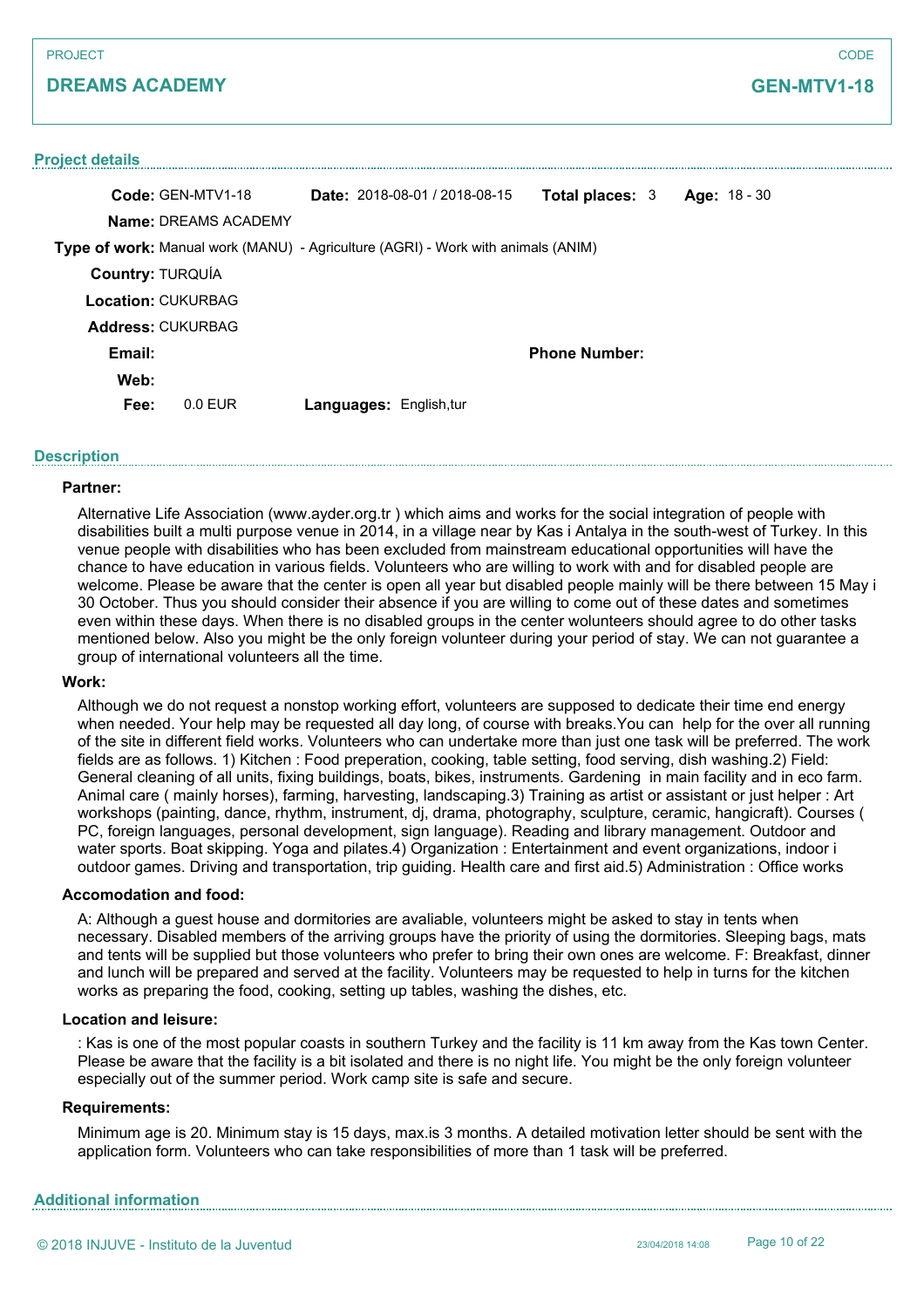# **Location:**

CUKURBAG

# **How to get**

**Airport:** DLM **Bus/train station:** KAS

# **GEN-MTV1-18**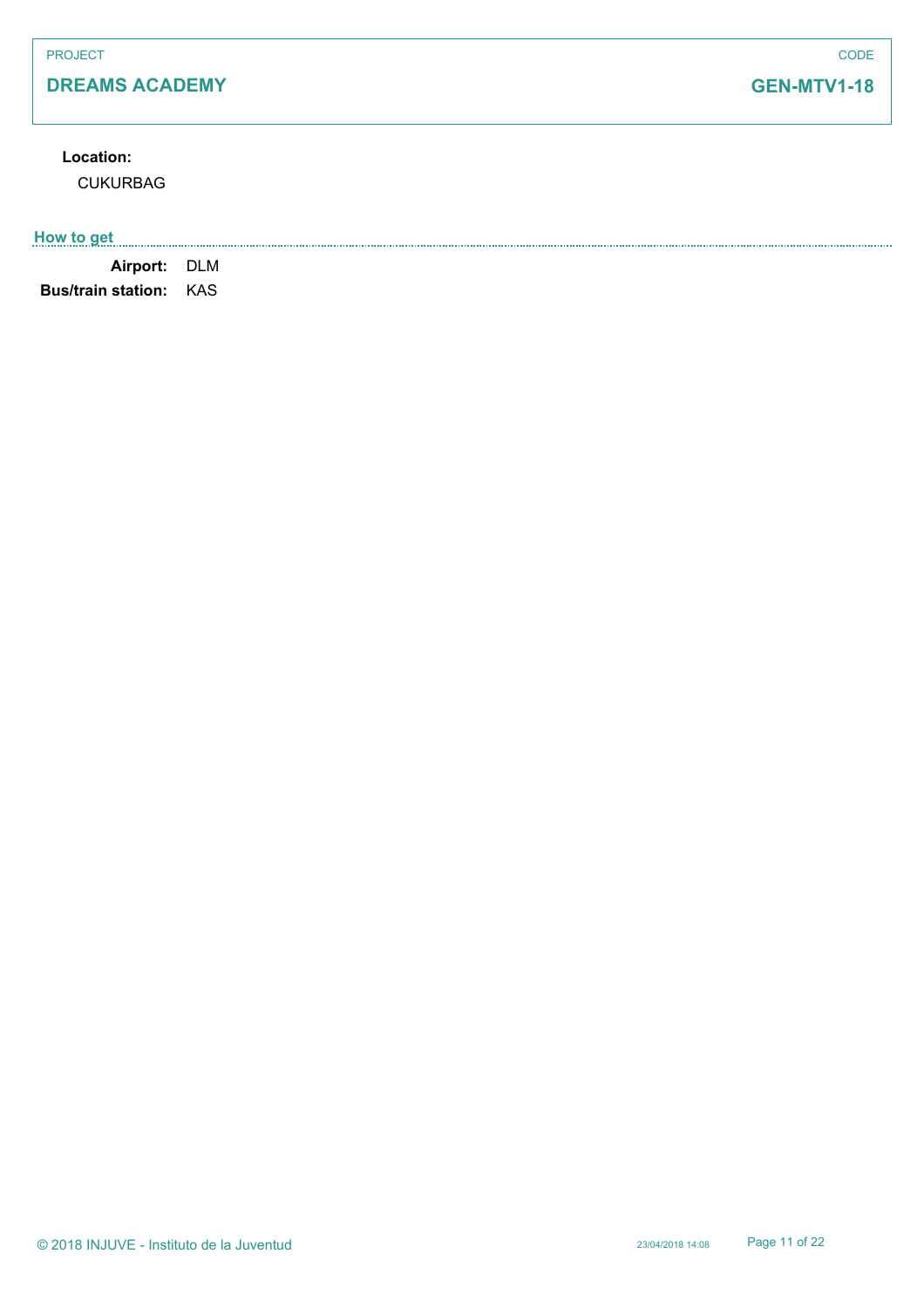# **GEN-MTV2**

#### **Project details**

| Code: GEN-MTV2            |                             | <b>Date:</b> $2018-08-16/2018-08-30$                                             | <b>Total places: 3</b> | Age: 18 - 30    |
|---------------------------|-----------------------------|----------------------------------------------------------------------------------|------------------------|-----------------|
|                           | <b>Name: DREAMS ACADEMY</b> |                                                                                  |                        |                 |
|                           |                             | Type of work: Manual work (MANU) - Agriculture (AGRI) - Work with animals (ANIM) |                        |                 |
| <b>Partner: GEN-MTV2</b>  |                             |                                                                                  |                        |                 |
| <b>Country: TURQUÍA</b>   |                             |                                                                                  |                        |                 |
| <b>Location: CUKURBAG</b> |                             |                                                                                  |                        |                 |
| Address:                  |                             |                                                                                  |                        | Postal Code: -- |
| Email:                    |                             |                                                                                  | <b>Phone Number:</b>   |                 |
| Web:                      |                             |                                                                                  |                        |                 |
| Fee:                      | $0.0$ FUR                   | Languages: Spanish, English                                                      |                        |                 |

#### **Summary**

Alternative Life Association (www.ayder.org.tr ) which aims and works for the social integration of people with disabilities built a multi purpose venue in 2014, in a village near by Kas i Antalya in the south-west of Turkey. In this venue people with disabilities who has been excluded from mainstream educational opportunities will have the chance to have education in various fields. Volunteers who are willing to work with and for disabled people are welcome. Please be aware that the center is open all year but disabled people mainly will be there between 15 May i 30 October. Thus you should consider their absence if you are willing to come out of these dates and sometimes even within these days. When there is no disabled groups in the center wolunteers should agree to do other tasks mentioned below. Also you might be the only foreign volunteer during your period of stay. We can not guarantee a group of international volunteers all the time.

#### **Description**

#### **Partner:**

Alternative Life Association (www.ayder.org.tr ) which aims and works for the social integration of people with disabilities built a multi purpose venue in 2014, in a village near by Kas i Antalya in the south-west of Turkey. In this venue people with disabilities who has been excluded from mainstream educational opportunities will have the chance to have education in various fields. Volunteers who are willing to work with and for disabled people are welcome. Please be aware that the center is open all year but disabled people mainly will be there between 15 May i 30 October. Thus you should consider their absence if you are willing to come out of these dates and sometimes even within these days. When there is no disabled groups in the center wolunteers should agree to do other tasks mentioned below. Also you might be the only foreign volunteer during your period of stay. We can not guarantee a group of international volunteers all the time.

#### **Work:**

Although we do not request a nonstop working effort, volunteers are supposed to dedicate their time end energy when needed. Your help may be requested all day long, of course with breaks.You can help for the over all running of the site in different field works. Volunteers who can undertake more than just one task will be preferred. The work fields are as follows. 1) Kitchen : Food preperation, cooking, table setting, food serving, dish washing.2) Field: General cleaning of all units, fixing buildings, boats, bikes, instruments. Gardening in main facility and in eco farm. Animal care ( mainly horses), farming, harvesting, landscaping.3) Training as artist or assistant or just helper : Art workshops (painting, dance, rhythm, instrument, dj, drama, photography, sculpture, ceramic, hangicraft). Courses ( PC, foreign languages, personal development, sign language). Reading and librarymanagement. Outdoor and water sports. Boat skipping. Yoga and pilates.4) Organization : Entertainment and event organizations, indoor i outdoor games. Driving and transportation, trip guiding. Health care and first aid.5) Administration : Office works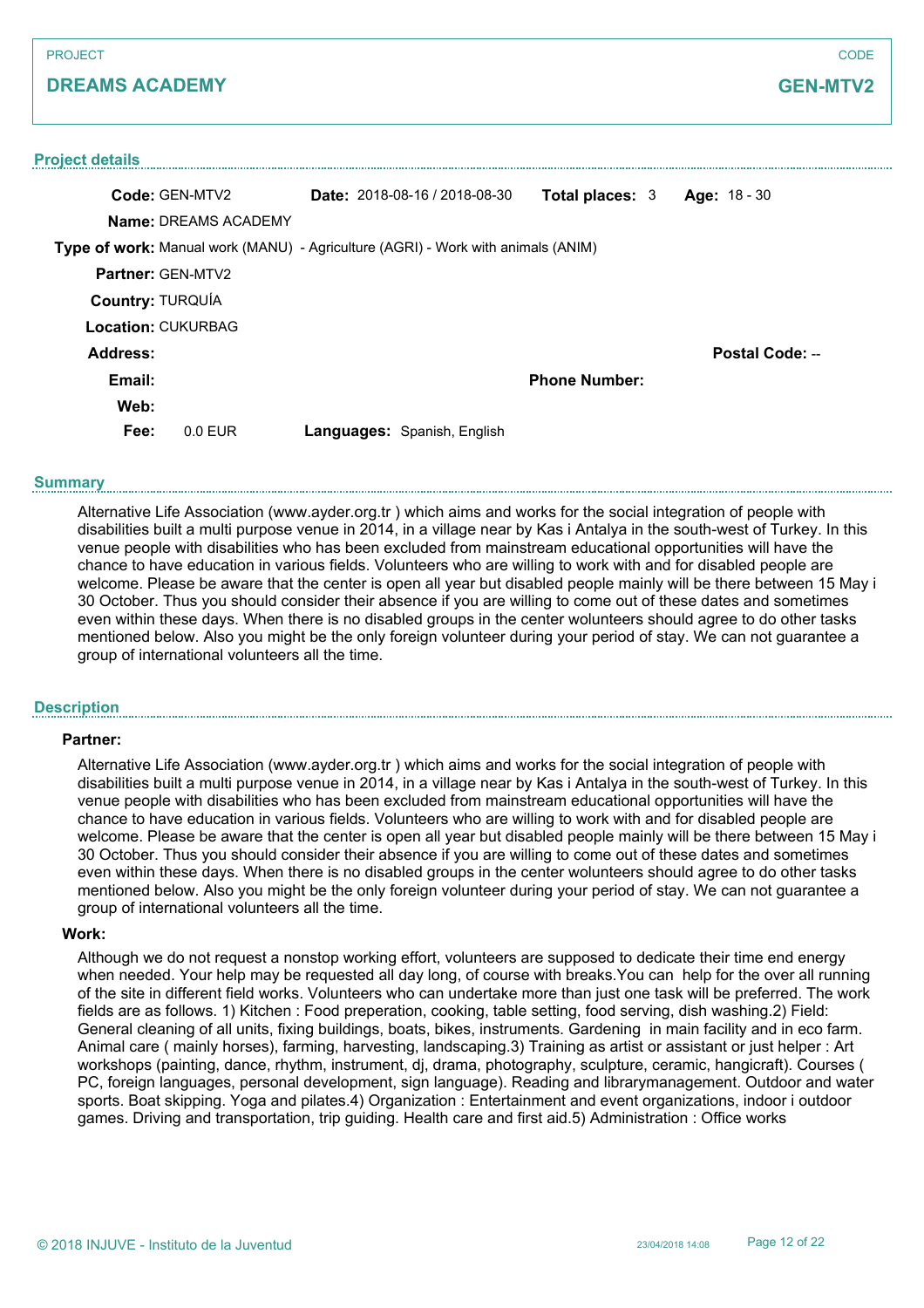#### **Accomodation and food:**

A: Although a guest house and dormitories are avaliable, volunteers might be asked to stay in tents when necessary. Disabled members of the arriving groups have the priority of using the dormitories. Sleeping bags, mats and tents will be supplied but those volunteers who prefer to bring their own ones are welcome. F: Breakfast, dinner and lunch will be prepared and served at the facility. Volunteers may be requested to help in turns for the kitchen works as preparing the food, cooking, setting up tables, washing the dishes, etc.

#### **Location and leisure:**

: Kas is one of the most popular coasts in southern Turkey and the facility is 11 km away from the Kas town Center. Please be aware that the facility is a bit isolated and there is no night life. You might be the only foreign volunteer especially out of the summer period. Work camp site is safe and secure.

#### **Requirements:**

Minimum age is 20. Minimum stay is 15 days, max.is 3 months. A detailed motivation letter should be sent with the application form. Volunteers who can take responsibilities of more than 1 task will be preferred.

## **Additional information**

## **Location:**

CUKURBAG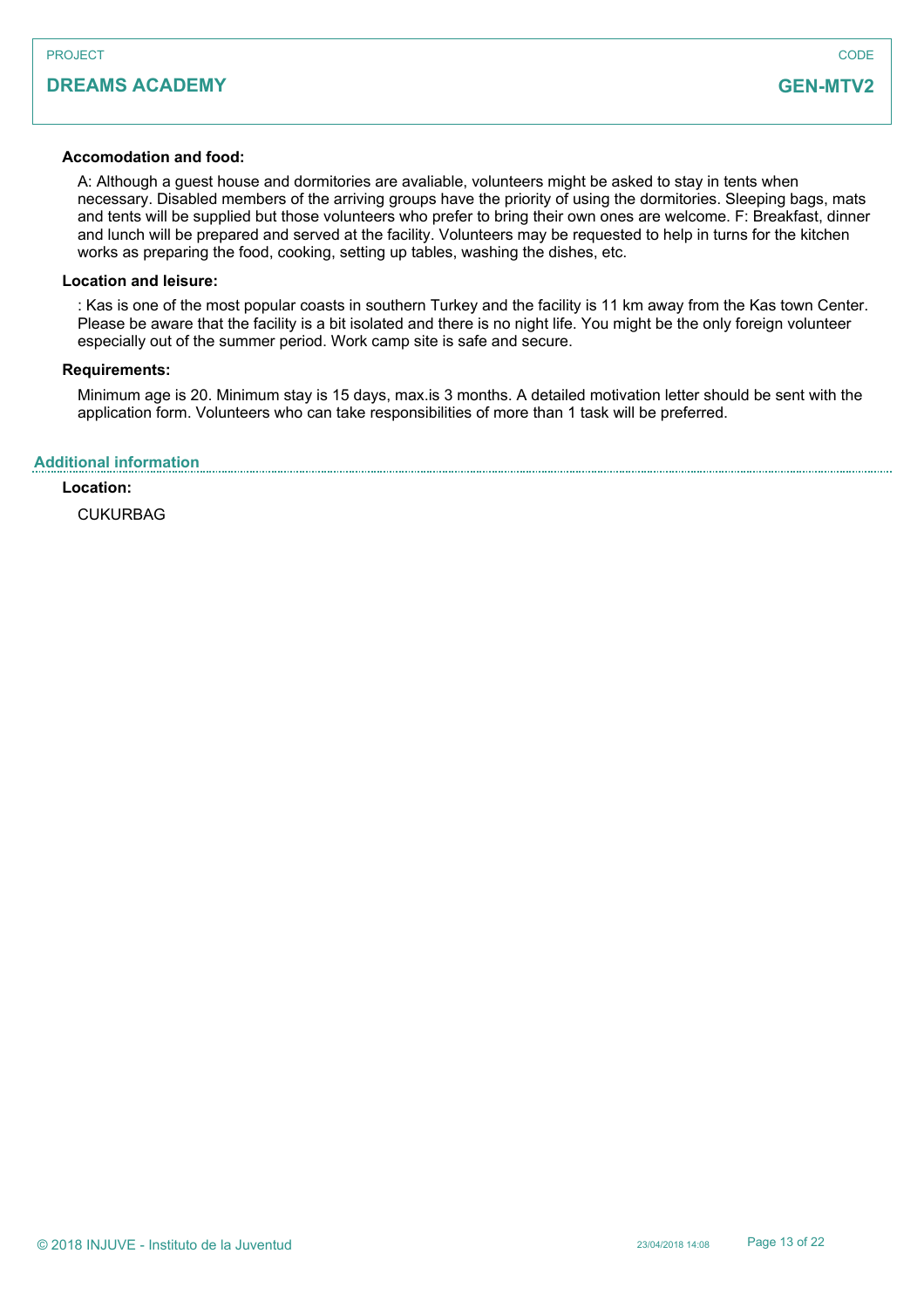# **Free Like Animals**

#### **Project details**

| Code: GSM01-18           |                                | <b>Date:</b> $2018-07-13/2018-07-29$                     | Total places: 3      | Age: 18 - 28 |
|--------------------------|--------------------------------|----------------------------------------------------------|----------------------|--------------|
|                          | <b>Name:</b> Free Like Animals |                                                          |                      |              |
|                          |                                | Type of work: Construction (CONS) - Environmental (ENVI) |                      |              |
| <b>Country: TURQUÍA</b>  |                                |                                                          |                      |              |
| <b>Location: EGIRDIR</b> |                                |                                                          |                      |              |
| <b>Address: Egirdir</b>  |                                |                                                          |                      |              |
| Email:                   |                                |                                                          | <b>Phone Number:</b> |              |
| Web:                     |                                |                                                          |                      |              |
| Fee:                     | $0.0$ EUR                      | Languages: English                                       |                      |              |
|                          |                                |                                                          |                      |              |

#### **Description**

#### **Partner:**

Our partner is Egirdir Municipality. This year is the 5th year of our cooperation. More information about our partner can be found at www.egirdir.bel.tr.

#### **Work:**

The municipality has a child friendly space where they give education to children on nature, sustainable and ecological life, organic farming and bio-diversity. This area is also very popular for the families spend their weekends. During the camp we will be working with the local volunteers and construct homeless dog shelters, take care of the fields where bio-diversity education.

#### **Accomodation and food:**

Volunteers will be staying in a student dormitory by the beautiful Egirdir lake that they can go swimming and rest in their free time. The food will be provided by the Municipality's cook.

#### **Location and leisure:**

Egirdir is one of the most beautiful districts in Turkey. It is 34 km far away from Isparta. The town has the perfect combination of nature and colors and it located near of the amazing Egirdir Lake. Egirdir has lots of historical choices for its visitors like in the rest of Turkey. The municipality will give you the chance to explore some of these ancient places. The Aksu Dungeon Cave and the Canyon of Candir are only a couple of examples for you. It will be the exact volunteering project for which you will remember always.

# **Additional information**

#### **Location:**

Egirdir

#### **Remarks**

Volunteers should not be afraid of animals or have allergies to animals.

#### **How to get**

**Airport:** AYT

**Bus/train station:** Egirdir bus station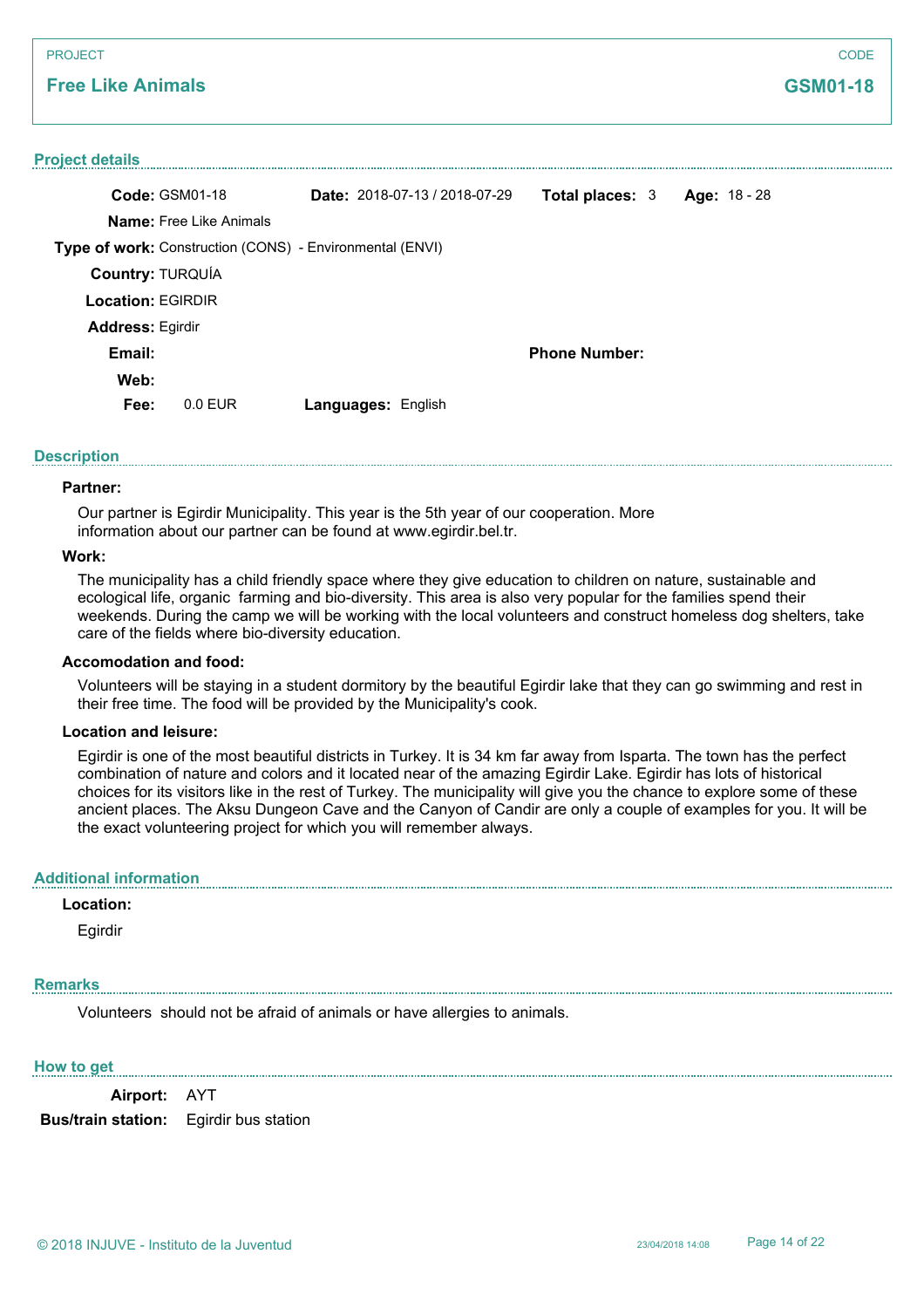# **Garden For Us**

#### **Project details**

|           |                                                                                                                                  |                                                                              |                                      |                                                | Age: 18 - 30 |
|-----------|----------------------------------------------------------------------------------------------------------------------------------|------------------------------------------------------------------------------|--------------------------------------|------------------------------------------------|--------------|
|           |                                                                                                                                  |                                                                              |                                      |                                                |              |
|           |                                                                                                                                  |                                                                              |                                      |                                                |              |
|           |                                                                                                                                  |                                                                              |                                      |                                                |              |
|           |                                                                                                                                  |                                                                              |                                      |                                                |              |
|           |                                                                                                                                  |                                                                              |                                      |                                                |              |
|           |                                                                                                                                  |                                                                              |                                      |                                                |              |
|           |                                                                                                                                  |                                                                              |                                      |                                                |              |
| $0.0$ EUR |                                                                                                                                  |                                                                              |                                      |                                                |              |
|           | Code: GSM02-18<br><b>Name:</b> Garden For Us<br><b>Country: TURQUÍA</b><br><b>Location: IHSANIYE</b><br><b>Address: Ihsaniye</b> | Type of work: Renovation (RENO) - Environmental (ENVI)<br>Languages: English | <b>Date:</b> $2018-07-13/2018-07-29$ | <b>Total places: 3</b><br><b>Phone Number:</b> |              |

#### **Description**

#### **Partner:**

This is the first year that we cooperate with Ihsaniye Municipality, a small, picturesque town and very motivated to host an international volunteers. For more information about the partner http://www.ihsaniye.bel.tr

#### **Work:**

During the camp we will be working for the renovation of public parks located in the different parts of the town. In addition to renovation we will do some practical environmental work in the parks.

#### **Accomodation and food:**

Student Dormitory (Separate dorms for boys and girls) / Cafeteria

#### **Location and leisure:**

The city of Afyonkarahisar is located as a gateway between the see and the inner regions of Anatolia. The history of the city goes back to 4000BC. The top of the rock in Afyon has been fortified for a long, long time. It was known to the Hittites as Hapanuwa and was later occupied but Phrygians, Lydian, and Persians until it was conquered by Alexander the Great. It is a spa-center with thermal baths and it is famous for specific Turkish delight. There are also some fairy chimneys and thermal foundations which attract many tourists every year, as well as the Mevlevihane (a lodge by Mevlevi dervishes), became a museum recently. The city is a member of Association of Historic Towns in Turkey. The municipality will give you the chance to explore some of these ancient places. The Frig Valley is only an example for you. It will be the exact volunteering project for which you will remember always.

#### **Additional information**

### **Location:**

Ihsaniye

#### **How to get**

**Airport:** AFY

**Bus/train station:** the nearest airports you can take a flight; Ankara, Antalya, Afyon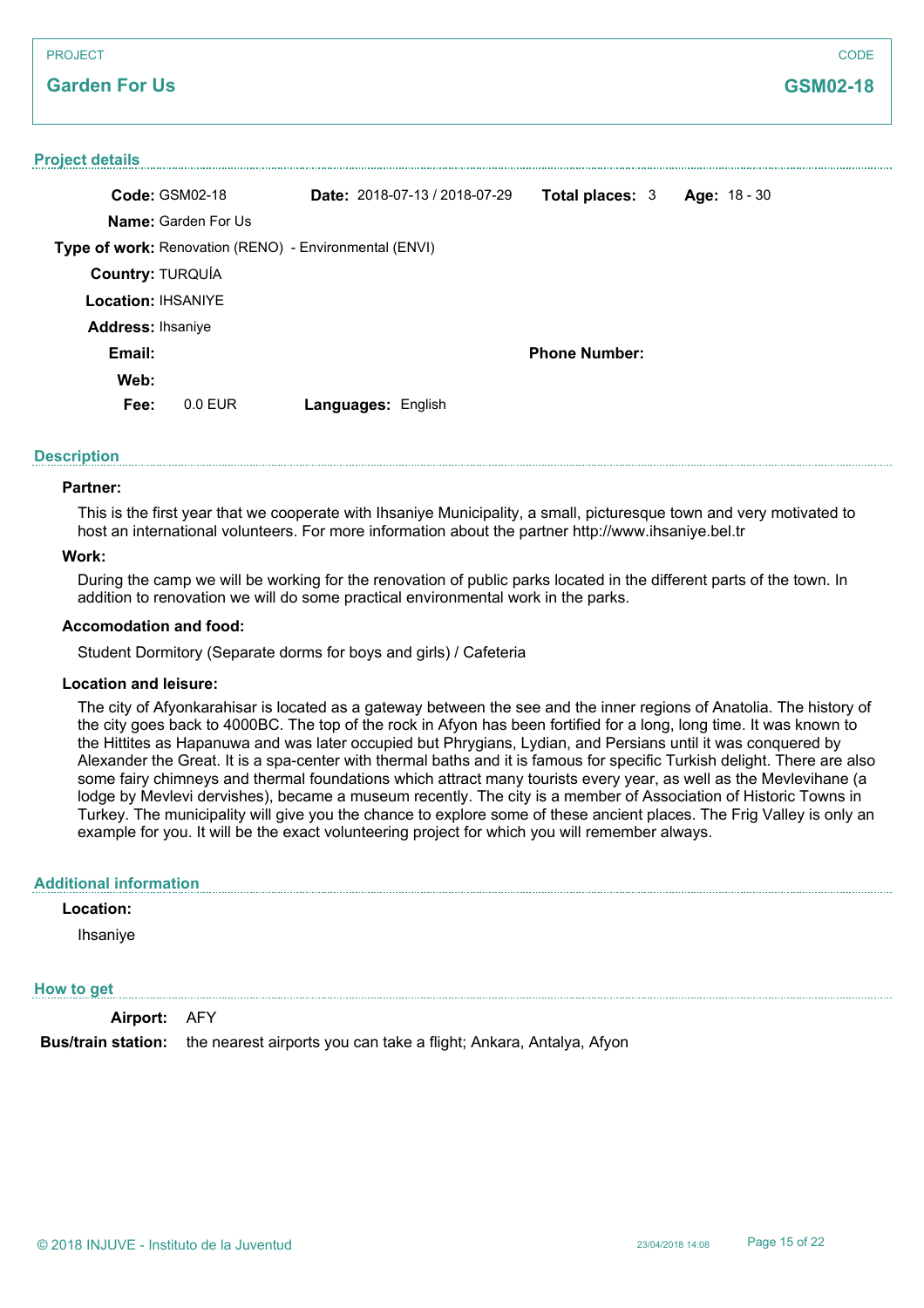# **Sultan¿s Trail**

#### **Project details**

| <b>Code: GSM03-18</b>       |                                                                 |                    | Date: 2018-07-20 / 2018-08-05 | <b>Total places: 3</b> | Age: $18 - 30$ |  |
|-----------------------------|-----------------------------------------------------------------|--------------------|-------------------------------|------------------------|----------------|--|
|                             | <b>Name:</b> Sultan <sub>i</sub> s Trail                        |                    |                               |                        |                |  |
|                             | <b>Type of work:</b> Environmental (ENVI) - Construction (CONS) |                    |                               |                        |                |  |
| <b>Country: TURQUÍA</b>     |                                                                 |                    |                               |                        |                |  |
| <b>Location: KIRKLARELI</b> |                                                                 |                    |                               |                        |                |  |
| <b>Address: Kirklareli</b>  |                                                                 |                    |                               |                        |                |  |
| Email:                      |                                                                 |                    |                               | <b>Phone Number:</b>   |                |  |
| Web:                        |                                                                 |                    |                               |                        |                |  |
| Fee:                        | $0.0$ EUR                                                       | Languages: English |                               |                        |                |  |

#### **Description**

#### **Partner:**

This is the third time that we organize workcamp together with Kirklareli Municipality. For more information www.kirklareli.bel.tr The city is located in Thrace area of Marmara Region and near the Bulgarian border.

#### **Work:**

The volunteers will be doing practical environmental work at the beach of Igneada, district of Kirklareli. The working area lies on the Black Sea coast and covered by mainly oak forests. Beside the voluntary work at the beach, the volunteers will be renewing the signs on the trekking road called, Sultan¿s trail, which covers Vienna, Serbia and Turkey. For more information about the route please check http://cultureroutesinturkey.com/sultans-trail/

#### **Accomodation and food:**

You will be accommodated in a guest house in triple rooms. The food will be provided in a cafetaria.

#### **Location and leisure:**

Kirklareli is a beautiful city on Thrace area of Marmara Region, closed to Bulgarian border. The district is famous for Longoz (floodplains) forests, which are completely covered with water during winter and spring and have a floristic composition of mixed forest trees of 8-15 meters tall. The

forests are not only a rare natural value for Turkey but also for Europe. Preserved on a national scale and the scale of the most important European Longoz (floodplains) forests in the region of the Igneada, lies on the Black Sea cost line with long and sandy beaches. Istranca, a mountain massif in southeastern Bulgaria and the European part of Turkey, is another symbol of Kirklareli with its unique flora and fauna.

# **Additional information**

# **Location:**

Kirklareli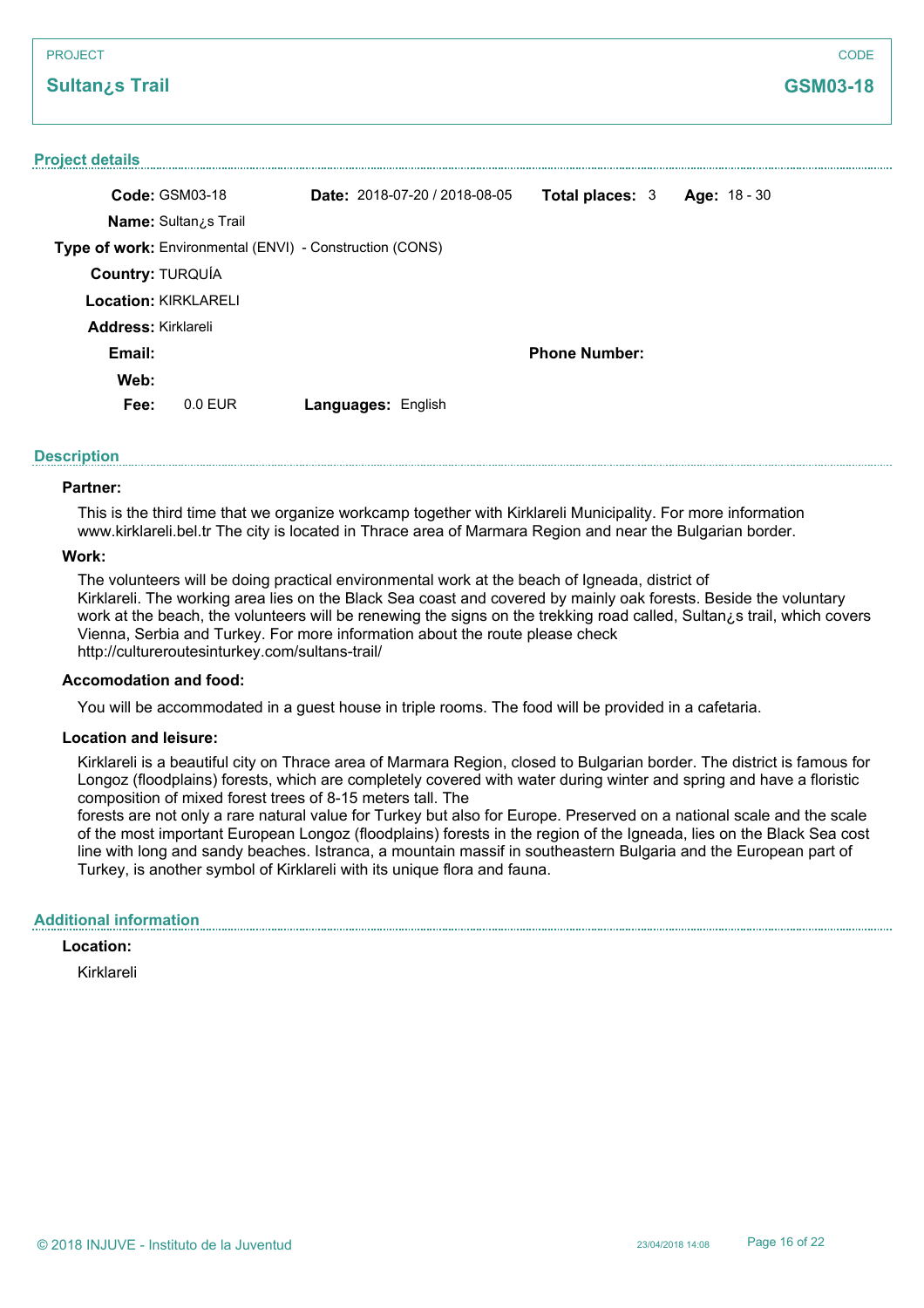## **Ride My Bike**

#### **Project details**

|                           | Code: GSM04-18            | Date: 2018-08-07 / 2018-08-21                                            | <b>Total places: 4</b> | Age: 18 - 30 |
|---------------------------|---------------------------|--------------------------------------------------------------------------|------------------------|--------------|
|                           | <b>Name: Ride My Bike</b> |                                                                          |                        |              |
|                           |                           | Type of work: Construction (CONS) - Manual work (MANU) - Festival (FEST) |                        |              |
| <b>Country: TURQUÍA</b>   |                           |                                                                          |                        |              |
| <b>Location: BADEMLER</b> |                           |                                                                          |                        |              |
| <b>Address: Bademler</b>  |                           |                                                                          |                        |              |
| Email:                    |                           |                                                                          | <b>Phone Number:</b>   |              |
| Web:                      |                           |                                                                          |                        |              |
| Fee:                      | $0.0$ EUR                 | <b>Languages: English</b>                                                |                        |              |

#### **Description**

#### **Partner:**

The workcamp will be organized in cooperation with Bademler Development Association and hosted by the inhabitants of Bademler Village. Since 2002 we have been cooperating with Bademler village in voluntary workcamps and international youth exchanges on art and intercultural learning.

#### **Work:**

Since its establishment Bademler Development Association has been working on social and economic development of Bademler village through sustainable tourism and local village theater group. In addition to raising awareness and skills, the Association follows the candidacy process of Bademler Village to become a member of ¿Citta Slow¿ network. We will be building bicycle roads that we started to construct last year and will surround the village. The bicycle road will contribute a lot to the membership process of the village to the ¿Citta Slow¿ network.

#### **Accomodation and food:**

It is a family stay.

#### **Location and leisure:**

Bademler Village is one of the most interesting village in Turkey, with its culture and very typical customs. It is 10kms to Urla and 60kms to Izmir. In 1969 the theatre hall of the village was constructed and up today all the inhabitants are very much interested in theatre both as audiences and actors. During the day inhabitant are working in the farms and greenhouses but in the evenings most of them become one of the actors on stage. This village is also famous for its very typical wedding ceremonies and ¿Sea Festival¿ during which all the village goes to the seaside and spend one or two days under the tents. This festival does not have proper dates, it depends on the locals will.

#### **Additional information**

# **Location:**

Bademler

#### **Remarks**

Since the workcamp is family stay it is expected that the volunteers respect the family rules and daily habits.

**How to get**

**Airport:** IZM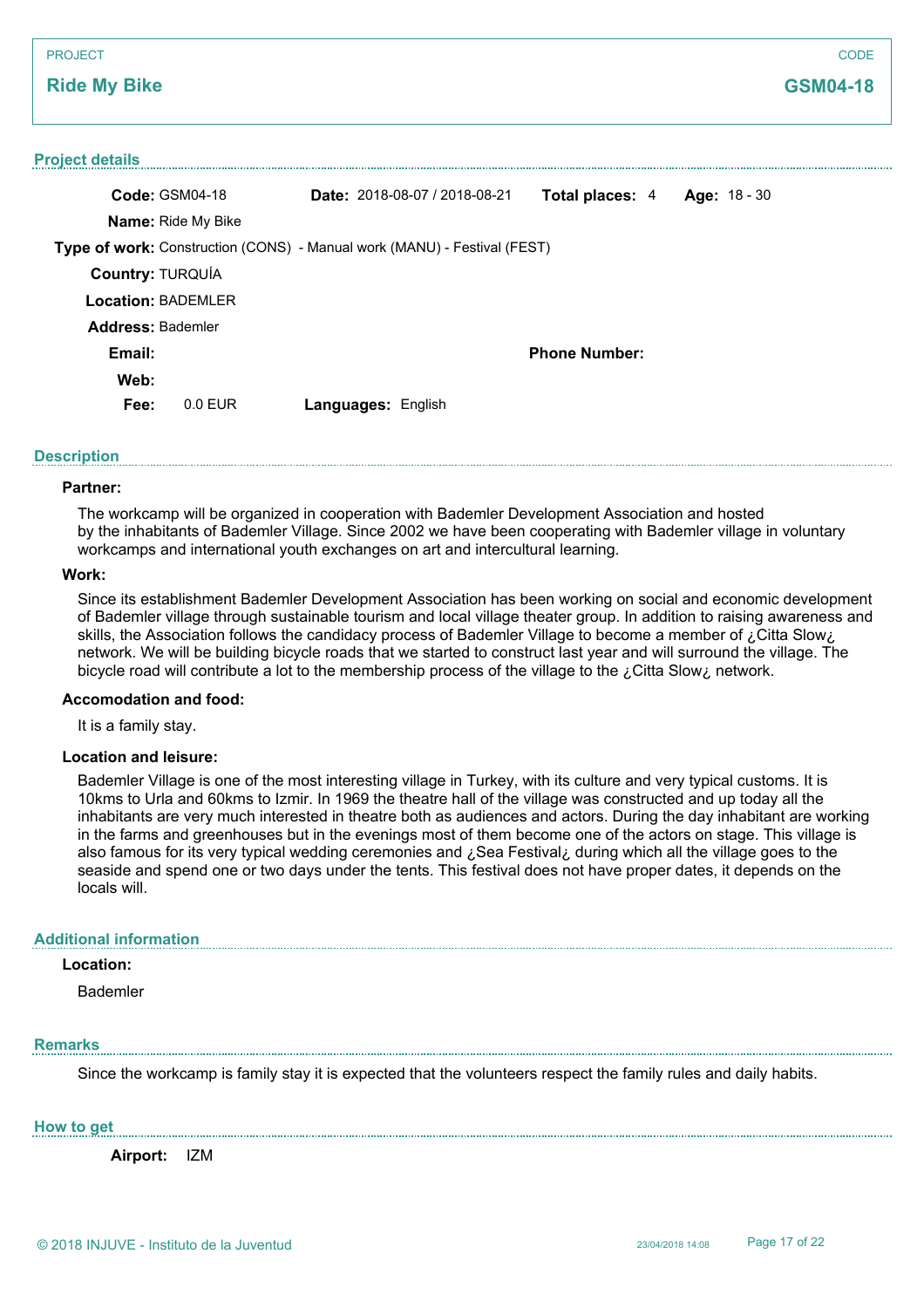| <b>PROJECT</b>                                         |                                      |                        |                     | CODE            |
|--------------------------------------------------------|--------------------------------------|------------------------|---------------------|-----------------|
| <b>Build Up!</b>                                       |                                      |                        |                     | <b>GSM06-18</b> |
|                                                        |                                      |                        |                     |                 |
| <b>Project details</b>                                 |                                      |                        |                     |                 |
| Code: GSM06-18                                         | <b>Date: 2018-08-03 / 2018-08-19</b> | <b>Total places: 3</b> | <b>Age: 18 - 30</b> |                 |
| <b>Name: Build Up!</b>                                 |                                      |                        |                     |                 |
| Type of work: Renovation (RENO) - Environmental (ENVI) |                                      |                        |                     |                 |
| Country: TURQUÍA                                       |                                      |                        |                     |                 |
| <b>Location: ODUNPAZARI</b>                            |                                      |                        |                     |                 |
| Address: Odunpazari                                    |                                      |                        |                     |                 |
| Email:                                                 |                                      | <b>Phone Number:</b>   |                     |                 |

**Web:**

**Fee:** 0.0 EUR **Languages:** English

# **Description**

#### **Partner:**

Our partner is Odunpazari Municipality. This is the first time that we organize workcamp together with the municipality. For more information with http://www.odunpazari.bel.tr/

# **Work:**

Odunpazari has received its place in UNESCO's World Heritage List in 2012 with its beautiful and very unique houses, decorated with a special technique. During the workcamp we will be working in a team of archeologists, renovating some of the houses. We will be renovating and doing practical environmental work in a square located in the middle of the renovating houses. The experts will be guiding us in order to be in line with the original landscaping.

#### **Accomodation and food:**

We will stay in a dormitory in rooms for four and the food will be provided in the cafeteria.

#### **Location and leisure:**

Odunpazari is a historic district of Eskisehir Province in the Central Anatolia region of Turkey.

#### **Additional information**

# **Location:**

Odunpazari

#### **How to get**

**Airport:** ESB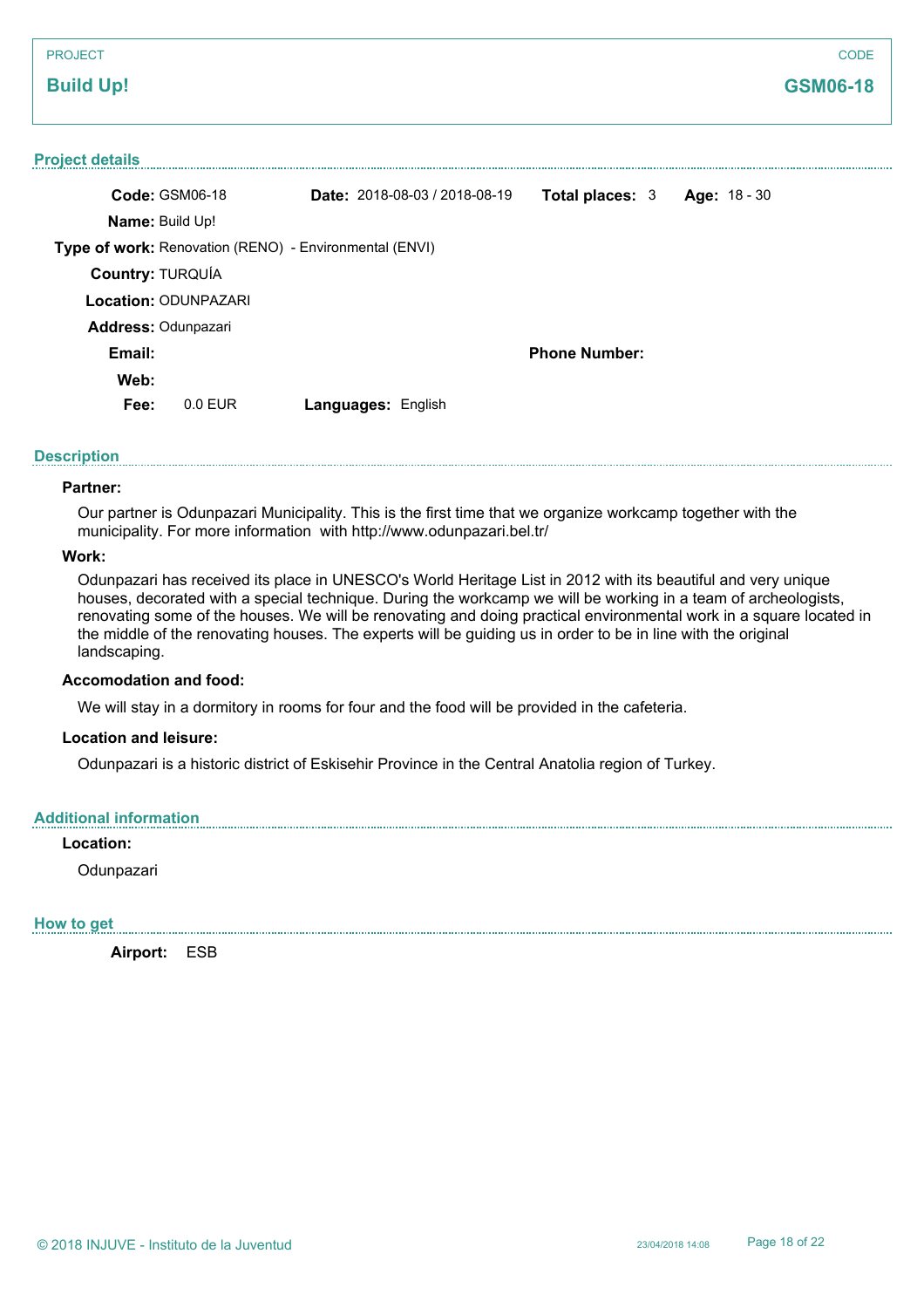# PROJECT **Right to Play CODE GSM07-18 Project details Code:** GSM07-18 **Name:** Right to Play **Type of work:** Manual work (MANU) **Date:** 2018-08-08 / 2018-08-22 **Total places:** 3 **Age:** 18 - 30 **Country:** TURQUÍA **Location:** TASOLUK **Email: Web: Phone Number: Fee:** 0.0 EUR **Languages:** English **Address:** Tasoluk

# **Description**

# **Partner:**

The workcamp will be realized in cooperation with Tasoluk Municipality and Toys Library Association. We have been cooperating with Toy¿s Library Association for many years on child rights, especially right to play as well as campaigning for collecting toys to be sent to vulnerable groups like Roma and refugee children. This year Tasoluk Municipality will be the host for campaigning project with Toys Library for the second time. For more information www.tasoluk.bel.tr and www.oyuncakkutuphanesi.net

#### **Work:**

GSM and Toys Library Association have been running a campaign on collecting new and used toys from all around Turkey since the beginning of the year to be distributed in the rural and poor districts of Tasoluk. The aim of the campaign is to enable every child to have a toy and have a right to play. This year for the second time the host of the campaign is Tasoluk Municipality, where the toys will be gathered. If necessary we will clean and repair the toys, classify them due to age and pack the toys as presents with personal notes and stories.

# **Accomodation and food:**

We will stay in a guest house with shared bathroom. The food will be provided in a cafeteria.

#### **Location and leisure:**

The city of Afyonkarahisar is located as gateway between Aegean sea and the inner regions of Anatolia. The history of the city goes back to 4000BC. The top of the rock in Afyonkarahisar has been fortified for a long, long time. It was known to the Hittities as Hapanuwa and was later occupied but Phrygians, Lydian and Persians until it was conquered by Alexander the Great. It is a spa-center with thermal baths and it is famous for specific ¿Turkish delight¿. There are also some fairy chimneys and thermal foundations which attract many tourists every year as well as the Mevlevihane (a lodge by Mevlevi dervishes) became a museum recently. The city is a member of ¿Association of Historic Towns in Turkey¿.

Tasoluk Town, where the workcamp will take place, was built between two mountains, which are extensions of Kumalar Mountain. This very small, typical mountain village is famous for its 12 days

# **Additional information**

# **Location:**

Tasoluk

**How to get**

**Airport:** AFY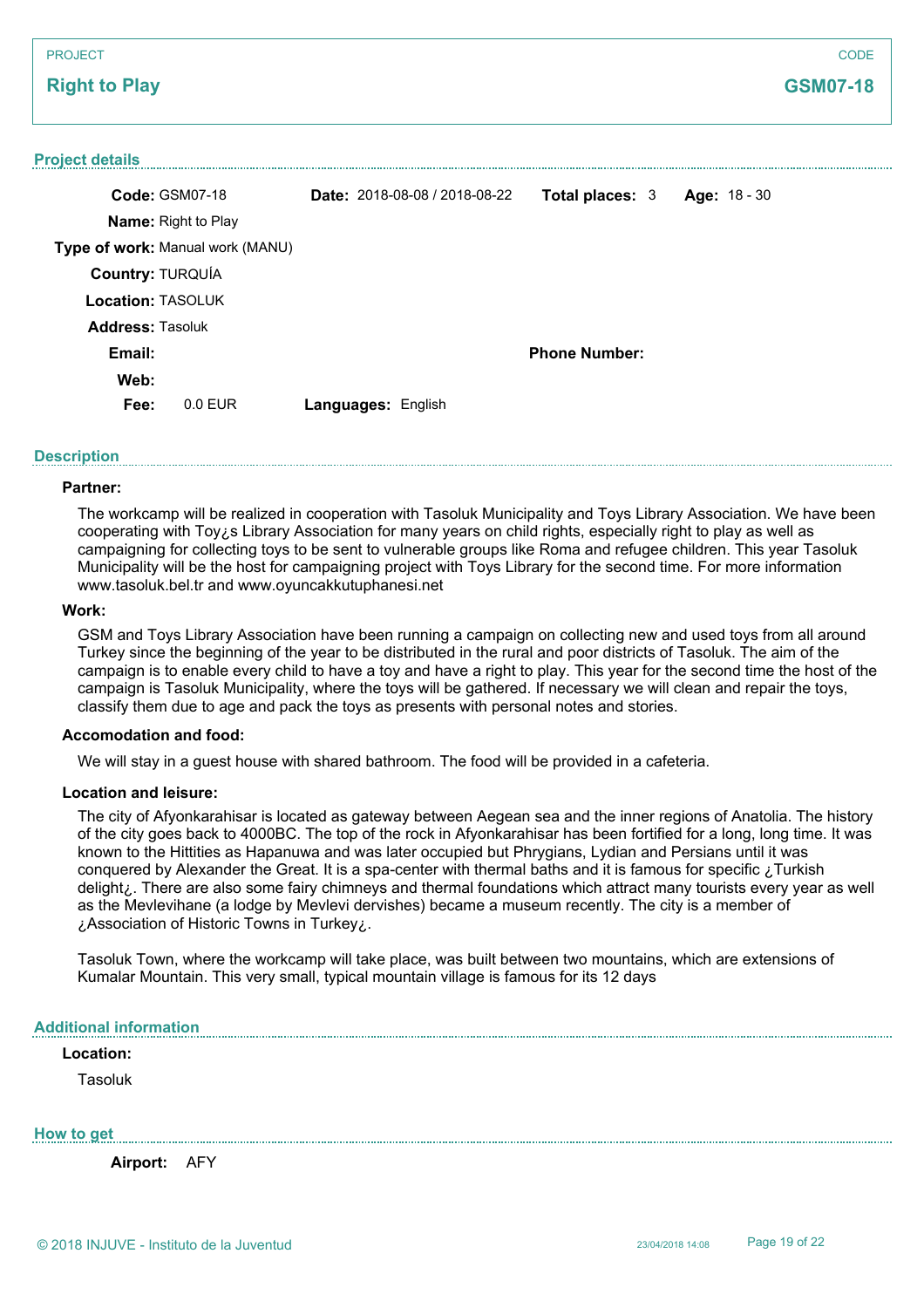# **Anatolian Magic**

# **Project details Code:** GSM08-18 **Name:** Anatolian Magic **Type of work:** Environmental (ENVI) **Date:** 2018-07-06 / 2018-07-21 **Total places:** 3 **Age:** 18 - 30 **Country:** TURQUÍA **Location:** TUZLUKCU **Email: Web: Phone Number: Fee:** 0.0 EUR **Languages:** English **Address:** Tuzlukcu

# **Description**

#### **Partner:**

We have been organizing workcamps with Tuzlukcu Municipality for a long time. The inhabitants are very motivated to host such an international event in their very small town. This camp is a good opportunity for you to taste the rural and village life of Central Anatolia. For more information about the town and the municipality please visit http://www.tuzlukcu.bel.tr/.

#### **Work:**

Tuzlukcu Municipality is going to apply to receive Citta Slow label; therefore it is important for them to make necessary preparations in terms of transportation, sustainable living and local development. During the camp, we will be helping the local volunteers to renew and rearranging the farm which belongs to the municipality and is used to teach old techniques for cultivating wheat.

#### **Accomodation and food:**

We will be accommodated in a guest house belongs to municipality in double ensuite rooms and food will be provided in a cafeteria.

#### **Location and leisure:**

Tuzlukcu is one of the disctricts of Konya, one of the oldest continuously inhabited cities, ranks as one of the great cultural centers of Turkey, Cultural and philosophical growth, the mystic Mevlana, known as the Whirling Dervishes has lived and spread his thoughts in/from Konya. Mausoleum of Mevlana is one of the most famous places in Konya. Tuzlukcu, 2 hours away from Konya, is a typical Central Anatolian village with its traditions, people and village life. It is welcoming the visitors with its wedding ceremonies, hospitable inhabitants and traditional way of living

## **Additional information**

## **Location:**

**Tuzlukcu** 

# **How to get**

**Airport:** KYA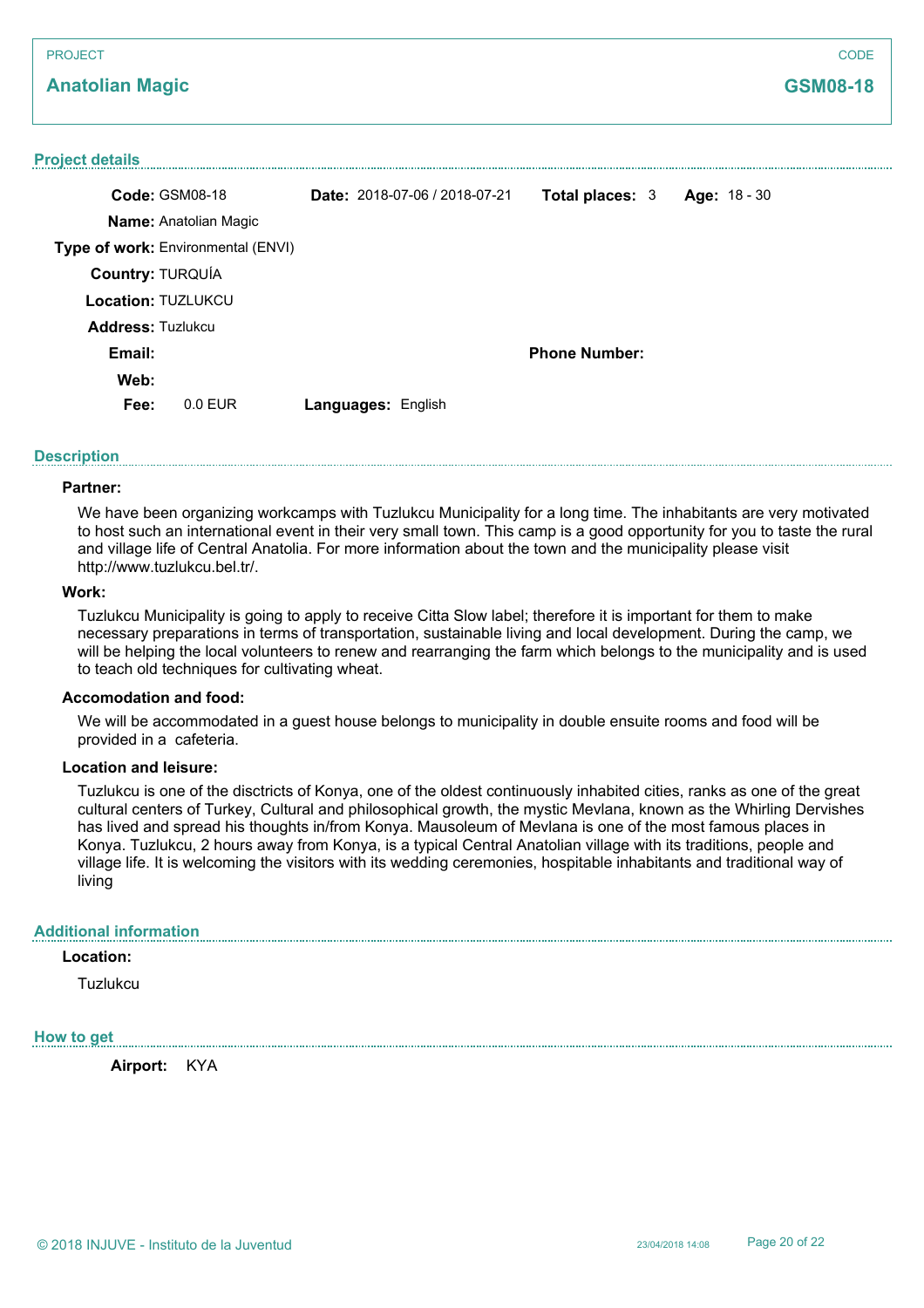# **Build Your Team For Your Dream**

#### **Project details**

| Code: GSM09-18                                          | <b>Date:</b> $2018-07-23/2018-08-06$ | <b>Total places: 3</b> | Age: 18 - 30 |
|---------------------------------------------------------|--------------------------------------|------------------------|--------------|
| <b>Name:</b> Build Your Team For Your Dream             |                                      |                        |              |
| <b>Type of work:</b> Renovation (RENO) - Art type (ART) |                                      |                        |              |
| Country: TURQUÍA                                        |                                      |                        |              |
| <b>Location: BERGAMA IZMIR</b>                          |                                      |                        |              |
| <b>Address: Bergama Izmir</b>                           |                                      |                        |              |
| Email:                                                  |                                      | <b>Phone Number:</b>   |              |
| Web:                                                    |                                      |                        |              |
| Fee:<br>0.0 FUR                                         | <b>Languages: English</b>            |                        |              |

#### **Description**

#### **Partner:**

Our partner is Bergama Municipality, hosting the 6th international voluntary workcamp this year. For more information: http://www.bergama.bel.tr/en/culture-art The area is located in Aegean part, on the west cost line of Turkey, 100km north of Izmir, the third biggest city of Turkey.

#### **Work:**

We will be renovating the picnic tables, benches, children playground and trekking roads in Kozak Plateau, the recreational area of the town. It is a natural paradise, with the best quality pine nuts and wine grapes. Nearby the working area, hot springs from Roman period and Perperene, the ancient Greek city are located and can be visited. In addition to the renovation work, we will prepare a photo exhibition to promote cultural heritage and intercultural dialogue as we did last year. The exhibition will be supported by the workshops on cultural heritage and digital photography by smart phones.

#### **Accomodation and food:**

We will stay in a hotel in triple rooms and the food will be provided in a local restaurant

#### **Location and leisure:**

Bergama is the 999th UNESCO WORLD HERITAGE. It is currently known for its cotton,

gold and fine carpets and was the ancient Greek and Roman cultural center of Pergamon. The wealth of ancient ruins continues to attract considereable tourist interest today, although its famous Temple has been moved to the Pergamon Museum in Berlin, Germany. Located on a promontory north of the Bakircay River, 26 km inland from the Aegean Sea, Bergama has a population of about 102,000. The ruins of the ancient city of Pergamon lie to the north and west of the modern city; Roman Pergamon is believed to have sustained a population of approximately 150,000 at its height in the 1st century AD.

Among Bergama's notable ruins are the Sanctuary of Asclepius (or Asclepeion), a temple dedicated to an ancient Greek god of healing, a Greek Theater, and the Red Basilica complex (Kizil Avlu in Turkish) that straddles the Selinus River, a 2nd-century AD construction likely built by Hadrian. The town also features an archaeological museum.

#### **Additional information**

#### **Location:**

Bergama Izmir